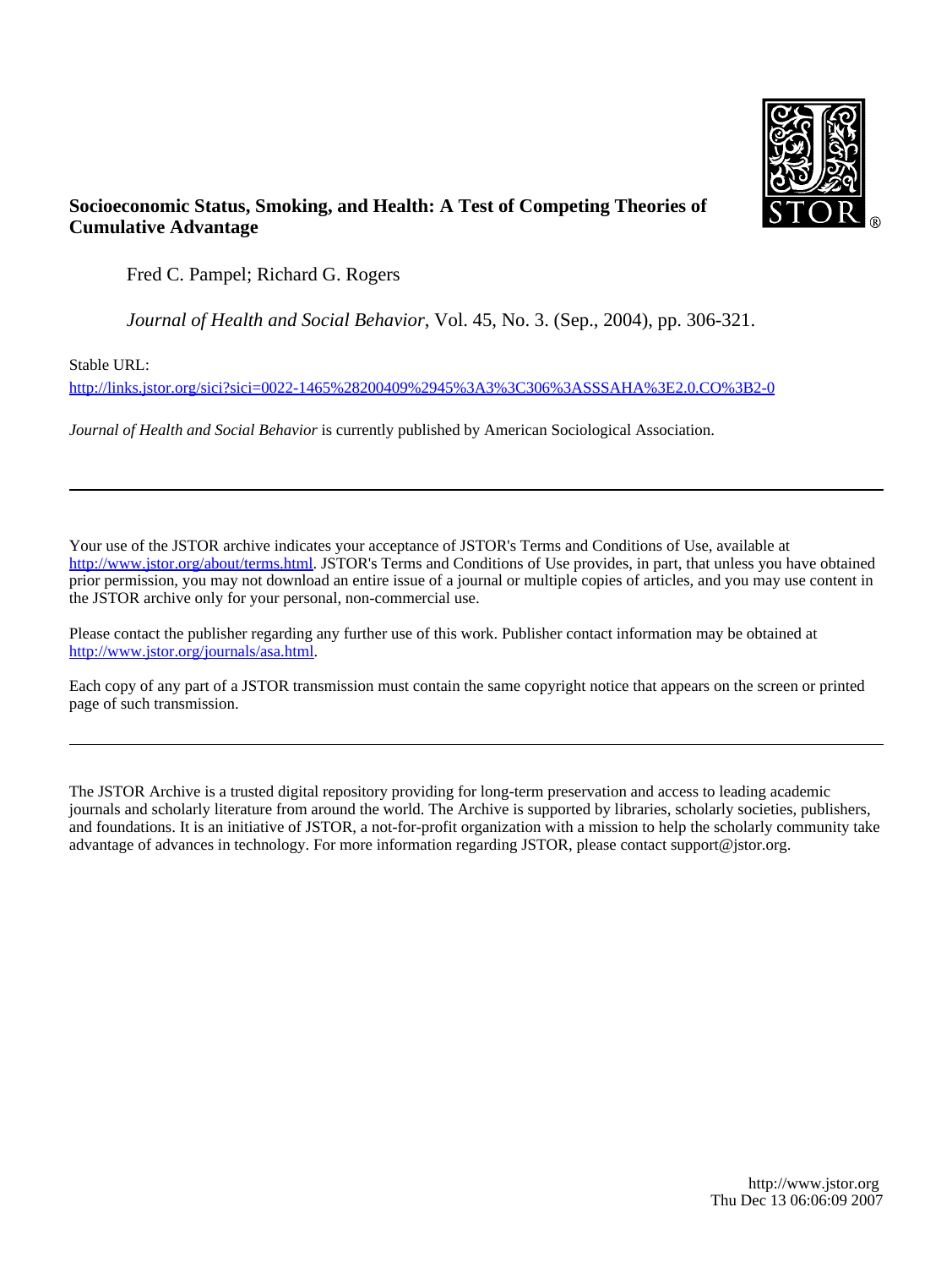# **Socioeconomic Status, Smoking, and Health: A Test of Competing Theories of Cumulative Advantage\***

FRED C. PAMPEL RICHARD G. ROGERS

*University of Colorado, Boulder* 

Journal of Health and Social Behavior 2004, Vol 45 (September): 306-321

*Although both low socioeconomic status and cigarette smoking increase health problems and mortality, their possible combined or interactive influence is less clear. On one hand, the health of low status groups may be harmed least by unhealthy behavior such as smoking because, given the substantial health risks produced by limited resources, they have less to losefiom damaging lifestyles. On the other hand, the health of low status groups may be harmed most by smoking because lifestyle choices exacerbate the health problems created by deprived material conditions. Alternatively, the harm of low status and smoking may accumulate additively rather than multiplicatively. We test these arguments with data from the 1990 US. National Health Interview Survey, and with measures of morbidity and mortality. For ascribed statuses such as gender, race, and ethnicity, and for the outcome measure of mortality, the results favor the additive argument, whereas for achieved status and morbidity, the results support the vulnerability hypothesis-that smoking inflicts greater harm among disadvantaged groups.* 

The socioeconomic status differential in health and mortality has been well described and summarized in empirical studies and review articles (e.g., Adler et al. 1994; Kunst, Groenhof, and Mackenbach 1998; McDonough et al. 1999; Robert 1998; Rogers, Hummer, and Nam 2000; Ross and Wu 1995; Williams and Collins 1995). Perhaps more surprising than the existence of the differential is its persistent and likely even growing importance in the last decades (Pappas et al. 1993; Preston and Elo 1995; Wilkinson 1996)—a period when economic growth, medical advances, increasing expectations for longevity, and higher spending for government health programs might have been expected to bring about greater health equality. Epidemiologists, public health officials, and funding agencies have, as a result, become increasingly aware of the problem, and have devoted considerable resources and efforts to understand the underlying causes of the differential (Cooper 2002;

\* Address correspondence to: Population Program, University of Colorado, Boulder, CO 80309-0484; email: fred.pampel@colorado.edu, and richard.rogers@ colorado.edu.

Lantz et al. 2001; Link and Phelan 1995; National Institutes of Health 2002).

Attention to the underlying causes of socioeconomic status differentials in health has highlighted two mechanisms. First, even in affluent societies, socioeconomic status differences in health outcomes result from the financial resources necessary for good health care and safe living conditions. High socioeconomic status provides the knowledge about health risks, ways to avoid them, and the means to manage and treat health conditions. For example, high socioeconomic status reduces the risk of poor health and mortality through more secure neighborhoods; better housing; safer working environments; more job-related benefits, including gyms and exercise programs; lower stress; and greater access to health information and medical care (Adler et al. 1994; Link and Phelan 1995; Preston and Taubman 1994; Rogers et al. 2000; Williams 1990).

Second, socioeconomic status differences may result in part from unhealthy lifestyle choices, which have become increasingly concentrated among low socioeconomic status groups. Their health problems thus involve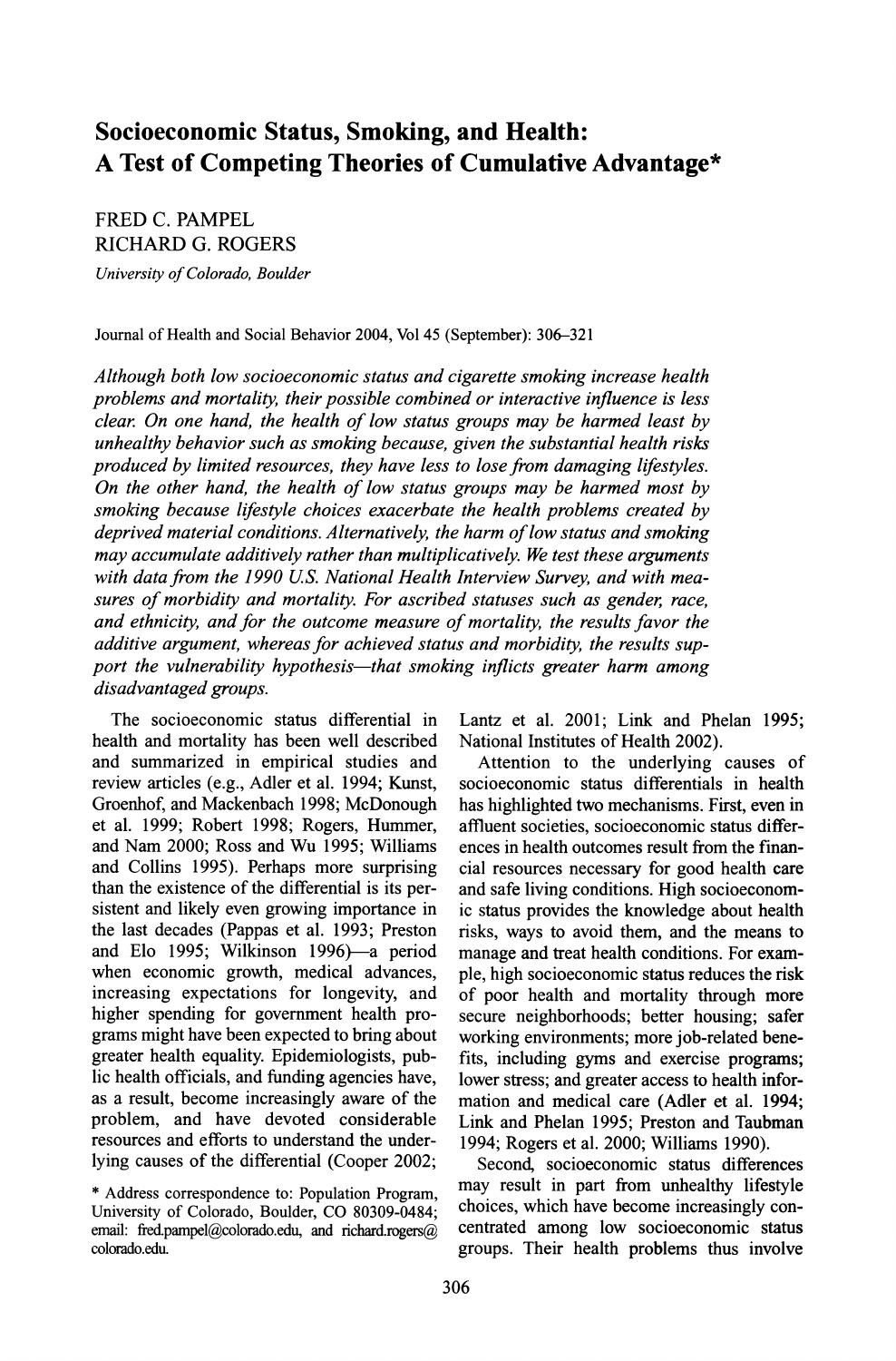something other than the inability to purchase health-promoting goods; they involve the (sometimes expensive) purchase of harmful consumer products. High tobacco use among those with low education, occupational status, and income (Duncan, Jones, and Moon 1999; Escobedo and Peddicord 1996; Graham 1995; Lawlor et al. 2003; Pampel 2002; Rogers, Nam, and Hummer 1995; Ross 2000) serves as a prime example of the adoption of selfdestructive habits by deprived groups. Other lifestyle choices involving poor diet, excess alcohol, and inactivity also likely contribute to socioeconomic status differences in health and longevity (Rogers et al. 2000).

The literature has established that both sets of factors-socioeconomic status or material position, and lifestyle choices such as cigarette smoking-have an independent influence on health (Alder et al. 1994; Ross and Wu 1995; Schrijvers et al. 1999). Low socioeconomic status directly affects health through lack of material resources, and indirectly influences health by contributing to harmful lifestyles such as smoking. Yet trying to assess the *independent* influence of the two sets of factors may be misguided if socioeconomic status and smoking *combine* to determine health: Examining the combined or interactive influences of resources and lifestyles may instead offer a more meaningful approach.

# THE COMBINED INFLUENCE OF SOCIOECONOMIC STATUS AND SMOKING: COMPETING THEORIES

Plausible theoretical logics exist for the alternative specifications of the combined influence of resources and lifestyles. The logics differ over whether one positive characteristic facilitates or inhibits the benefits of another positive characteristic, or, equivalently, whether one negative characteristic worsens or moderates the harm of another negative characteristic. For health and mortality, these arguments take the following forms.

# *High Socioeconomic Status Worsens and Low Socioeconomic Status Limits the Harm of Smoking.*

Perhaps high socioeconomic status groups are harmed most by unhealthy behavior

because, given their greater potential for good health, they have the most to lose from damaging lifestyles. Blaxter (1990) argues that, with good social circumstances (such as among high socioeconomic status, non-manual workers), healthy lifestyles improve physical wellbeing. However, with bad social circumstances (such as among low socioeconomic status, manual workers), healthy lifestyles make little difference. Because, in the words of Blaxter (1990), "unhealthy behaviour does not reinforce disadvantage to the same extent as healthy behaviour increases advantage," (p. 233) avoidance of smoking benefits high socioeconomic status groups more than low socioeconomic status groups. These differences in the effects of smoking on health may stem from the greater exposure to other adverse circumstances among low socioeconomic status groups compared to high socioeconomic status groups (Marang-van de Mheen, Smith, and Hart 1999). If low socioeconomic status groups experience poorer health because of their limited resources. **dan**gerous work, high stress levels, and economic vulnerability, then trying to extend life through avoiding or ending tobacco use will bring little benefit (Bosma, Schrijvers, and Mackenbach 1999). In contrast, with circumstances favorable to good health and a long life, high socioeconomic status groups can fully reap the benefits of healthy tobacco choices. This argument thus implies that changing lifestyles such as smoking without changing the underlying circumstances of disadvantaged groups brings few benefits (Link and Phelan 1995): The harm of low socioeconomic status for health persists even in the absence of smoking.

In modeling the determinants of cigarette smoking, economists using a rational choice perspective make much the same point as Blaxter. Adda and Lechene (2001) suggest that individuals with long potential life expectancy (i.e., in the absence of smoking) will experience greater harm and more loss of life from smoking than those with short life expectancy. Because low socioeconomic status persons have lower life expectancy even among nonsmokers, they experience less harm from cigarettes than high socioeconomic status persons and therefore are more likely to smoke. In contrast, higher socioeconomic status persons have more incentive to invest in healthy behaviors because they live longer (and earn high wages while working) as a result of those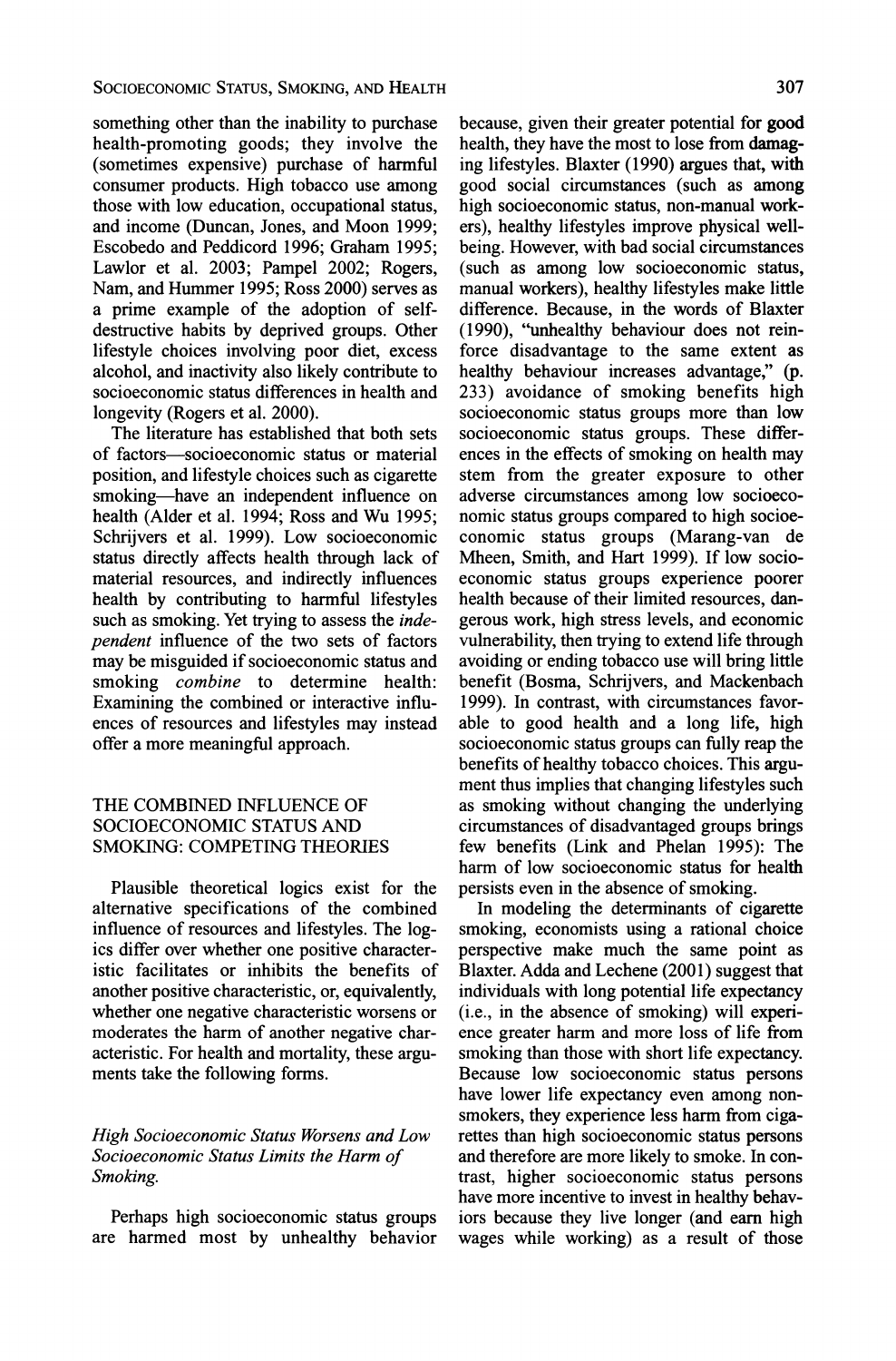behaviors. This logic also implies an interaction between socioeconomic status and smoking in affecting actual length of life: High socioeconomic status persons enjoy greater longevity benefits from not smoking than low socioeconomic status persons. The economic arguments predict, much as Blaxter predicts, that healthy behaviors bring fewer survival benefits to low socioeconomic status persons than high socioeconomic status persons.

In support of these arguments, Blaxter's (1990) cross-sectional study of adults in Britain finds that smoking worsens health more among non-manual than manual workers. However, this result appears in charts that do not present appropriate tests of significance. Duncan, Jones, and Moon (1993) present ecological or neighborhood results that are similar to those of Blaxter: Community deprivation mutes the difference in health between smokers and non-smokers, whereas community resources magnify the difference. Several studies of confounding forces in the risks of smoking also indirectly support Blaxter's arguments. Sterling and Weinkam (1990) and Smith and Shipley (1991) assert that, because of the hazards faced by manual workers, cessation of their smoking would not bestow the same longevity benefits as cessation among non-manual workers.

To illustrate the predictions of these arguments, panel a of Figure 1 depicts relationships between smoking and health problems for high and low socioeconomic status groups. Consistent with the claim that high socioeconomic status groups gain greater benefits from healthy behavior than low socioeconomic status groups (referred to as the Blaxter hypothesis), the positive relationship in the figure is stronger for high socioeconomic status than for low socioeconomic status groups. Consequently, the health gap between high and low socioeconomic status groups appears largest among those who smoke least.

# *High Socioeconomic Status Limits and Low Socioeconomic Status Worsens the Harm of Smoking*

Relying on an argument of social vulnerability, Birch, Jerrett, and Eyles (2000) suggest the opposite of Blaxter: Socioeconomic status inhibits rather than facilitates the harm and benefits of lifestyle choices, and behaviors such as smoking harm low socioeconomic status groups more than high socioeconomic status groups. Given their economic resources and favorable social circumstances, advantaged groups are able to overcome or buffer the harm of unhealthy lifestyles such as smoking. In contrast, less advantaged groups, because of their vulnerability to problems of all kinds, are more prone to suffer the adverse consequences of unhealthy lifestyles such as smoking. They experience multiple threats to their health, with each threat making the other more serious. The poorer diets, higher stress, more physically demanding jobs, and greater exposure to air pollution and carcinogens at work and home of those in deprived groups can, for example, make them particularly vulnerable to the harm of smoking for cancer, respiratory disease, and cardiovascular disease. Whereas lack of resources can exacerbate the health risks of smoking, positive lifestyles can do much to overcome the harm for health of poor social circumstances.

These claims also make sense in terms of ceiling effects in the returns to health-promoting behavior. Having already reached levels of health and longevity near the maximum for a particular time and place, high socioeconomic status groups have little room to improve. Healthy lifestyles such as abstaining from smoking therefore confer only limited benefits. Low socioeconomic status groups, in contrast, have more room for improvement, and the returns to healthy choices are likely to bestow greater benefits than they do for healthier, higher socioeconomic status groups. As they have the most to lose from smoking because of their heightened vulnerability, low socioeconomic status groups also have most to gain from not smoking because of their relatively low levels of health and short longevity.

This argument fits broader theories of social vulnerability (Ross and Wu 1995). Over the life course, members of high socioeconomic status groups develop greater resistence to disease because they enjoy better medical care, nutrition, and comfortable living conditions while growing up. These resources contribute over time to greater physiological resilience in dealing with the harm of lifestyles such as smoking. By contrast, because they have fewer resources for medical care, diet, and living conditions, members of lower socioeconomic status groups face more assaults on health over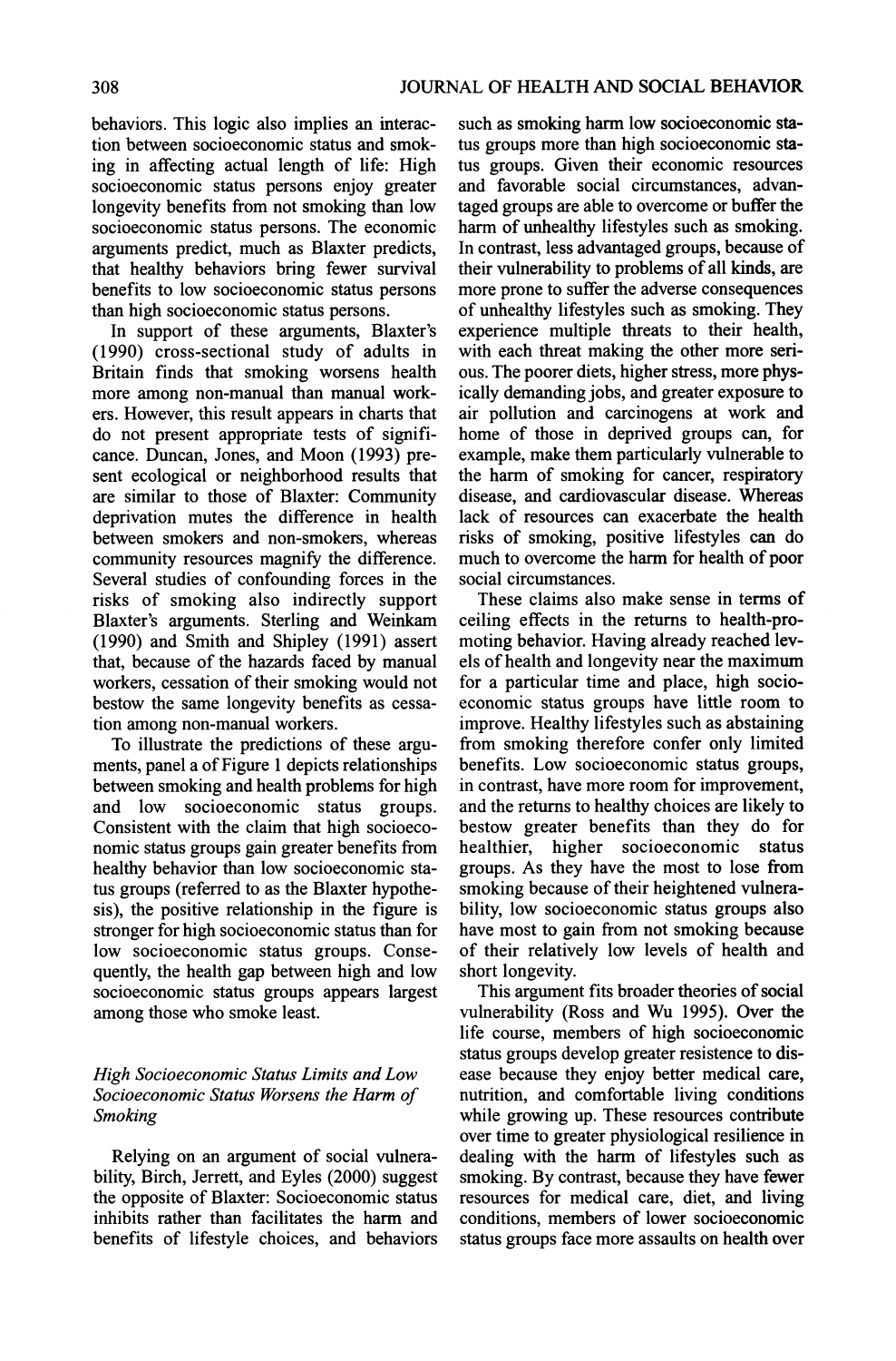

**FIGURE 1. Relationships between Cigarette Smoking and Health Problems by Socioeconomic Status (SES)** 

the life course that can decrease the body's resilience and ability to resist disease or, once ill, to recover from it. They are more likely to suffer from conditions such as high blood pressure, high cholesterol, and a weakened immune system because of cumulative assaults on the body. Similarly, diseases acquired early in life can profoundly affect later health, and lower socioeconomic status individuals are more likely to contract infectious diseases and suffer their adverse effects (Elo and Preston 1992). In many ways, then, the cumulative disadvantages of low socioeconomic status groups can make them more vulnerable to the harm of cigarette smoking and smoking-related diseases than high socioeconomic status groups.

Panel b of Figure 1 represents the vulnerability arguments by depicting a stronger positive relationship between smoking and health problems among low socioeconomic status than among high socioeconomic status groups. Because low socioeconomic status groups face greater harm from smoking than high socioeconomic status groups, the health gap between high and low socioeconomic status groups appears smallest among those who smoke least.

# *High Socioeconomic Status and* **Low**  Socioeconomic Status Do Not Modify the *Harm of Smoking*

Both of these sets of claims about the interaction of socioeconomic status and smoking may be incorrect. A more parsimonious argument would suggest that each factor contributes independently to health. Socioeconomic status may have similar effects across levels of healthy behavior, and healthy behavior may have similar effects across levels of socioeconomic status: Both socioeconomic status and smoking affect health, but the combination of both characteristics brings no special harm or benefit. Kooiker and Christiansen (1995) find evidence consistent with this argument in a study of persons ages 26-65 from Denmark and the Netherlands who have no chronic diseases and receive disability pensions. Similarly, Marang-van de Mheen et al. (1 999) find in a prospective study of mortality in West Scotland that the effect of smoking differs only slightly between non-manual classes and manual classes, and the difference does not reach statistical significance. They conclude that smoking brings similar harm in all social circumstances.

Panel c of Figure 1 completes the compari-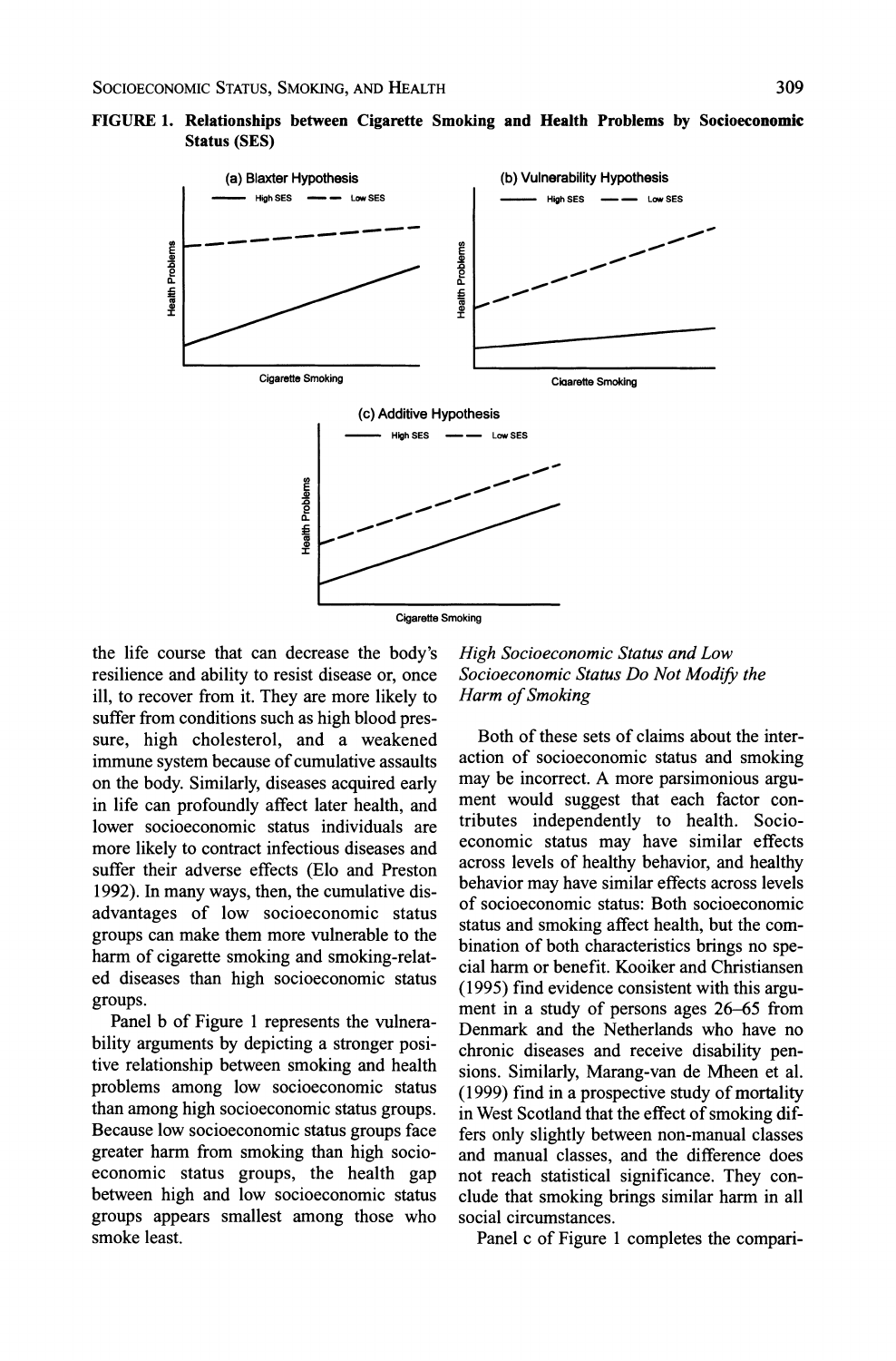son by depicting the additive relationships of socioeconomic status, smoking, and health problems. Whereas socioeconomic status reduces health problems and smoking increases health problems, they do so similarly across levels of the other variable, and the slopes do not differ for high and low socioeconomic status groups (although health problems are higher for low socioeconomic status groups).

#### *Aims*

To help evaluate these theories, understand how social advantages and disadvantages accumulate, and clarify how material conditions and lifestyles may combine in their influence on health, we examine the additive and interactive influence of socioeconomic status and cigarette smoking on morbidity, self-rated health, and mortality. The health damages of various lifestyles and the potential for interaction with socioeconomic status appear most clearly for cigarette smoking. Moreover, comparisons of the additive and interactive effects of smoking with those of other lifestyles such as inactivity, excess drinking, and overeating can help identify the nature and robustness of the combined influences of socioeconomic status and lifestyles.

# **METHODS**

#### *Data*

To examine the effects of socioeconomic status on the relationship between cigarette smoking and health, we use the 1990 National Health Interview Survey. The survey includes annual information on a core set of questions (such as age, sex, race, ethnicity, marital status, income, education, employment status, and occupation) and also includes supplemental questions in particular years. We use the 1990 National Health Interview Survey Health Promotion and Disease Prevention supplement, which includes detailed information on cigarette smoking, along with other sociodemographic information and health status measures, for a sample of 41,104 non-institutionalized respondents aged 18 and above (National Center for Health Statistics 1993). The strengths of this data set are its nationally representative character, high response rates, large

size, multiple measures of health behavior, and detailed information on health status.

For our analyses of the risk of death, we match the 1990 National Health Interview Survey Health Promotion and Disease Prevention supplement to the Multiple Cause of Death file through the National Death Index through 1997. The National Center for Health Statistics developed the recode linkage through a probabilistic matching scheme that assigns weights to each of the following factors: social security number; first and last name, middle initial; race; sex; marital status; day, month, and year of birth; and state of birth and residence (Horm 1996; National Center for Health Statistics 2000). In addition to the strengths listed above, this linked data set includes high quality matches between the National Health Interview Survey and Multiple Cause of Death file (Patterson and Bilgrade 1986), and thus allows additional insights into the risks of death. Matches to the Multiple Cause of Death file through December of 1997 yield 2,995 deaths over the eight-year follow-up period (National Center for Health Statistics 1993, 2000). After eliminating records ineligible to be linked to death certificate records, and cases with missing **data**  on other variables of interest, we are left with 39,704 cases.

#### *Measures*

We use three outcome measures, all coded so that high scores represent health problems. First, morbidity takes the form of an additive scale based on four items: The number of existing activity limitations, restricted activity days in the last two weeks, bed disability days in the last year, and chronic conditions. All the items load on a single factor and, when combined into a scale, have an alpha reliability of .730. However, because about one-third of the sample scores zero on all the items, and only a small proportion of the sample has severe health problems, the scale is highly skewed. Taking the natural log of the scale helps normalize the distribution of the variable, but does not eliminate the censored observations. Second, self-rated current health has five values ranging from one (excellent) to five (poor); with poor health coded high, we refer to the measure as self-rated ill health. Third, the follow-up portion of the National Health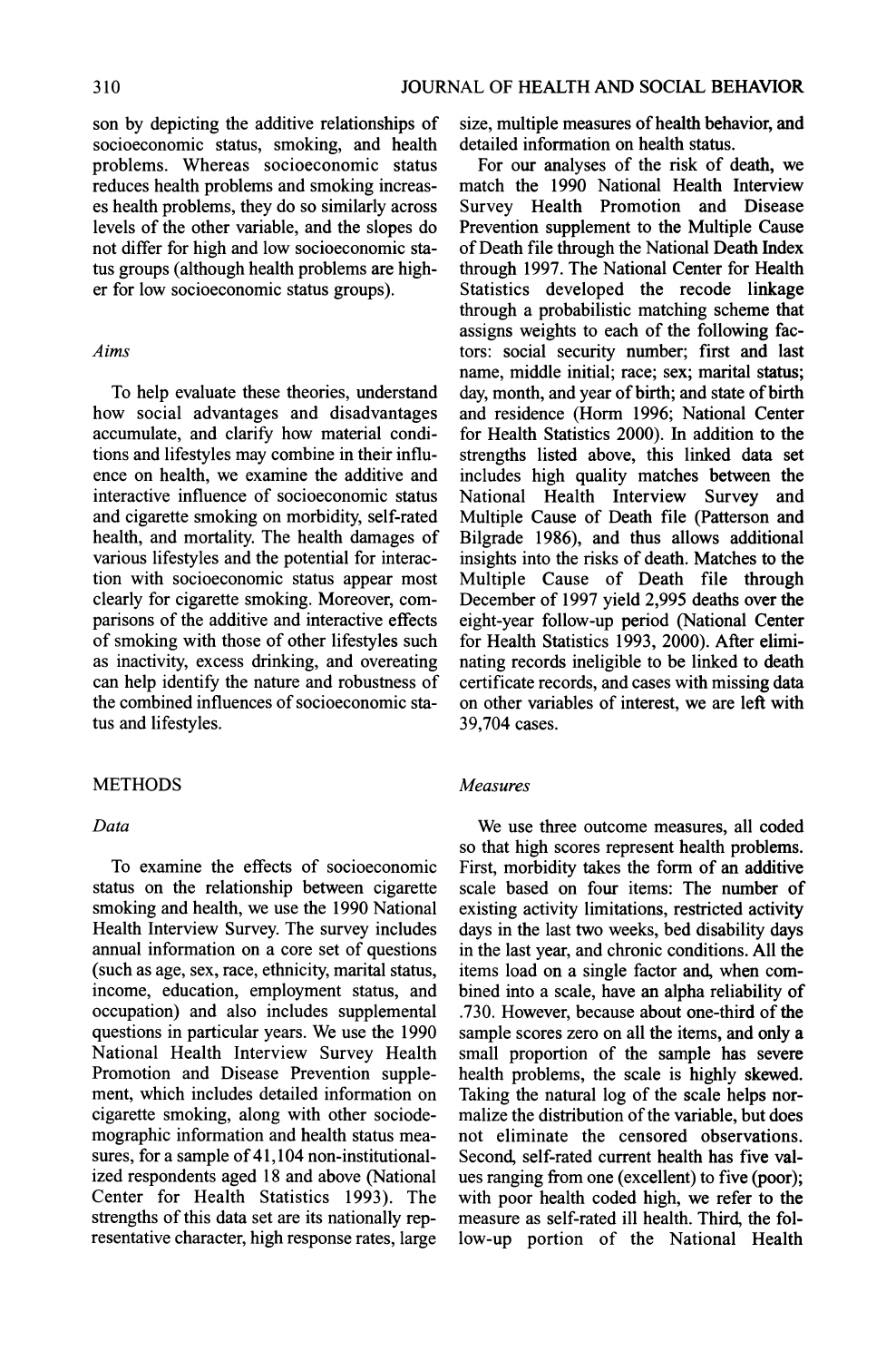Interview Survey measures mortality in terms of the duration of months lived from the survey in 1990 through 1997. For the 8 percent of the sample that dies during the period, duration measures the months alive, and for the 92 percent of the sample that lives, duration measures the months until the censoring month of December 1997. Based on duration, the models examine the hazard of dying over the eight years. Unlike the other cross-sectional outcomes, the mortality outcome follows the survey.

The independent variables include measures of both ascribed, sociodemographic characteristics and achieved, socioeconomic status characteristics. We examine the additive and interactive effects of both types of variables, but refer to both sociodemographic and socioeconomic characteristics with the generic term of status. For the former, age measures decades from birth (with a maximum of 9.9 or 99 years old), and dummy variables code females as one, blacks as one, other non-whites as one, white Hispanics as one, and married persons as one. For achieved characteristics, education is measured as decades of completed schooling (with a maximum of 1.8 or 18 plus years),<sup>1</sup> and family income is measured in tens of thousands of dollars per equivalent person in the household.<sup>2</sup> Occupational status is measured for those with a job by Nam and Powers (1983) scores that in principle vary from 0 to 100; in this sample, we divide by 10 and the variable ranges from .15 to 9.98.<sup>3</sup> In combination with a dummy variable that codes those currently in the labor force as one and those out of the labor force as zero, the measure of occupational status times the dummy variable will show the effect of occupation only for those in the labor force.<sup>4</sup>

Cigarette smoking takes seven values: never smoked (I), former light smoker (2), former moderate smoker (3), former heavy smoker (4), current light smoker (5), current moderate smoker (6), and current heavy smoker (7). Light smokers use  $1-14$  cigarettes per day, moderate 15-24 cigarettes per day, and heavy  $25+$  cigarettes per day.<sup>5</sup> The ordering of the categories posits greater harm from current smoking than former smoking (Rogers and Power-Griner 1991) and assumes this ordering is continuous in nature. We experimented with several alternative measures, such as capturing the time since former smokers last smoked, but none worked better than the seven-point scale. We also found that treating cigarette use as a continuous variable works as well as a set of six dummy variables to represent the smoking categories. Note that, because nearly all smokers begin by young adulthood (U.S. Department of Health and Human Services 1994:4), current smoking reflects an enduring habit, and, except perhaps among some teens, precedes the existence of current health problems.

#### *Estimation*

We use tobit analysis to obtain estimates for the measure of morbidity. With one third of the sample having no activity restrictions, no bed disability days, and no chronic conditions, the morbidity variable is truncated and warrants the tobit analysis (Breen 1996). We use ordered logit analysis to obtain estimates of the effects of the determinants on self-rated ill health. The self-rated ill health variable is skewed toward lower values and positive health and might not define equal intervals, which makes ordered logit more appropriate than linear regression (Liao 1994). For mortality, we estimate Cox proportional hazard models (Allison 1984).

#### RESULTS

#### *Background Models*

Table 1 begins with a statistical summary of the measures. It lists the means, standard deviations, minimum, and maximum for the total sample, and the means for the subsamples of those who never smoked and who ever (formerly or currently) smoked. The mean differences between the smoking groups illustrate how the habit affects health and differs by ascribed, sociodemographic variables and achieved, socioeconomic variables. The means of the logged morbidity measure, self-rated ill health, and the dummy variable for death are all lower for the never smoked group than the ever smoked group (conversely, the mean duration lived is higher for the never smoked group). Relatedly, the measures of education, occupational status, and income are slightly higher for the never smoked group than the ever smoked group. Otherwise, the group means demonstrate that smoking appears more common among older persons than younger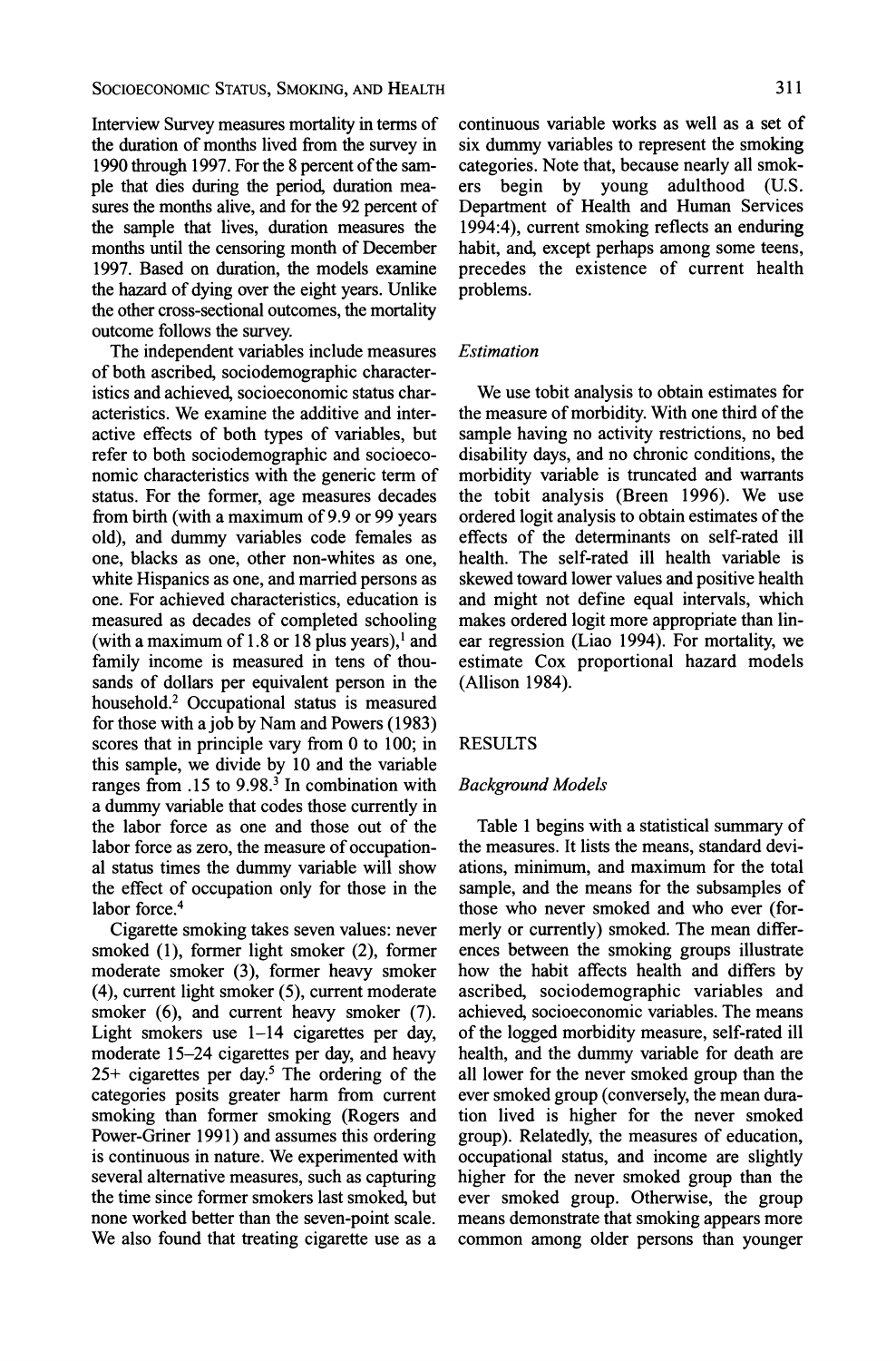|                                                                                                    |       |                     |              |      | JOURNAL OF HEALTH AND SOCIAL BEHAVIOR |                |                                |
|----------------------------------------------------------------------------------------------------|-------|---------------------|--------------|------|---------------------------------------|----------------|--------------------------------|
| TABLE 1. Descriptive Statistics, for Total Sample, Never Smokers, and Ever Smokers, NHIS 1990–1997 |       |                     |              |      |                                       |                |                                |
|                                                                                                    |       | <b>Total Sample</b> |              |      | Never<br>Smoked                       | Ever<br>Smoked | Correlation<br>with<br>Smoking |
| Variables                                                                                          | mean  | s                   | min          | max  | mean                                  | mean           | r                              |
| <b>Health Status</b>                                                                               |       |                     |              |      |                                       |                |                                |
| Morbidity (logged)                                                                                 | .36   | .38                 | $\bf{0}$     | 1.67 | .34                                   | .39            | .06                            |
| Self-Rated III Health                                                                              | 2.19  | 1.10                | 1            | 5.0  | 2.10                                  | 2.28           | .09                            |
| Died $(= 1)$                                                                                       | .08   | .28                 | $\bf{0}$     | 1    | .07                                   | .10            | .03                            |
| Duration (months)                                                                                  | 85.80 | 14.04               | $\mathbf{1}$ | 95   | 86.50                                 | 85.10          | $-.03$                         |
| Sociodemographic                                                                                   |       |                     |              |      |                                       |                |                                |
| Age (decades)                                                                                      | 4.52  | 1.83                | 1.8          | 9.9  | 4.43                                  | 4.61           | $-.04$                         |
| Female $(= 1)$                                                                                     | .58   | .49                 | $\bf{0}$     | 1    | .66                                   | .50            | $-.14$                         |
| Black $(= 1)$                                                                                      | .13   | .34                 | $\bf{0}$     | 1    | .15                                   | .12            | $-.04$                         |
| Other Nonwhite $(= 1)$                                                                             | .03   | .17                 | $\bf{0}$     | 1    | .04                                   | .02            | $-.03$                         |
| Hispanic $(= 1)$                                                                                   | .07   | .25                 | $\mathbf{0}$ | 1    | .08                                   | .05            | $-.05$                         |
| Married $(= 1)$                                                                                    | .54   | .50                 | $\mathbf{0}$ | 1    | .52                                   | .57            | .01                            |
| Socioeconomic                                                                                      |       |                     |              |      |                                       |                |                                |
| Education (decades)                                                                                | 1.26  | .30                 | $\bf{0}$     | 1.8  | 1.27                                  | 1.23           | $-.09$                         |
| In Labor Force                                                                                     | .65   | .48                 | $\Omega$     | 1    | .64                                   | .65            | .05                            |
| Occupational Status                                                                                | 5.35  | 2.60                | .15          | 9.98 | 5.43                                  | 5.27           | $-.08$                         |
| Family Income (10,000s)                                                                            | 2.46  | 1.99                | .02          | 9.26 | 2.46                                  | 2.45           | $-.05$                         |
| Smoking                                                                                            | 2.72  | 2.08                | 1            | 7    |                                       |                |                                |

TABLE 1. Descriptive Statistics, for Total Sample, Never Smokers, **and** Ever Smokers, **NHIS** 1990-1997

 $N = 39,704$ 

persons, among men than women, and among that the status variables explain a substantial married than unmarried persons. The correla-<br>tions in the last column of Table 1 further health, but not in mortality. Status variables tions in the last column of Table 1 further health, but not in mortality. Status variables describe the relationships between smoking also reduce the observed differences in morand each of the other variables. Gender, educa- bidity, ill health, and mortality between blacks tion, and occupational status have the strongest negative correlations with smoking, while self-<br>rates, blacks, other non-whites, and white<br>rated ill health, morbidity, and labor force par-<br>Hispanics have lower morbidity, higher selfticipation have the strongest positive correla- rated ill health, and similar hazards of mortalitions. However, these statistics say little about ty than other whites.<br>how the effects of smoking on ill health and The additive mod

three outcome variables. These effects show morbidity, ill health, and mortality. Being in the average influence of the status variables the labor force also reduces these negative outand smoking on logged morbidity, self-rated ill comes, but occupational status has inconsistent health, and the mortality hazard, and they pro-<br>effects: It increases morbidity, reduces selfvide a baseline from which to consider how the rated ill health, and has little effect on mortal-<br>status variables and smoking combine to influ-<br>ity. These inconsistent results may be due in status variables and smoking combine to influ- ity. These inconsistent results may be due in ence these health-related outcomes. A brief part to potential multicollinearity with the review of these well-known and often-demon-<br>strated relationships in models 1–3 may prove for smoking do not greatly change the effects strated relationships in models 1–3 may prove for smoking do not greatly change the effects helpful. Age increases morbidity and self-rated of education, income, and occupational status ill health, but with controls for socioeconomic on morbidity, self-rated ill health, and status and smoking in models 2 and 3, the neg- mortality. ative squared terms indicate that the effects Finally, smoking shows the expected positend to level off at the oldest ages; age also tive effects on all three outcomes. Although tend to level off at the oldest ages; age also tive effects on all three outcomes. Although increases mortality but shows no systematic Table 2 does not present the results, additional increases mortality but shows no systematic Table 2 does not present the results, additional evidence of changes in the effects at older model estimates indicate that the effects of ages.6 Consistent with much previous literature smoking on all outcomes change little with (Verbrugge and Wingard 1987), women have controls for other lifestyle variables such as worse morbidity and self-rated health than drinking or inactivity, and that the effects of men, but they have lower mortality risks. Note smoking on mortality change little with con-

also reduce the observed differences in mor-Hispanics have lower morbidity, higher self-

The additive models generally demonstrate mortality differ by status.<br>Table 2 presents the additive models for all Education and income consistently reduce Table 2 presents the additive models for all Education and income consistently reduce three outcome variables. These effects show morbidity, ill health, and mortality. Being in the labor force also reduces these negative outpart to potential multicollinearity with the of education, income, and occupational status

> model estimates indicate that the effects of smoking on mortality change little with con-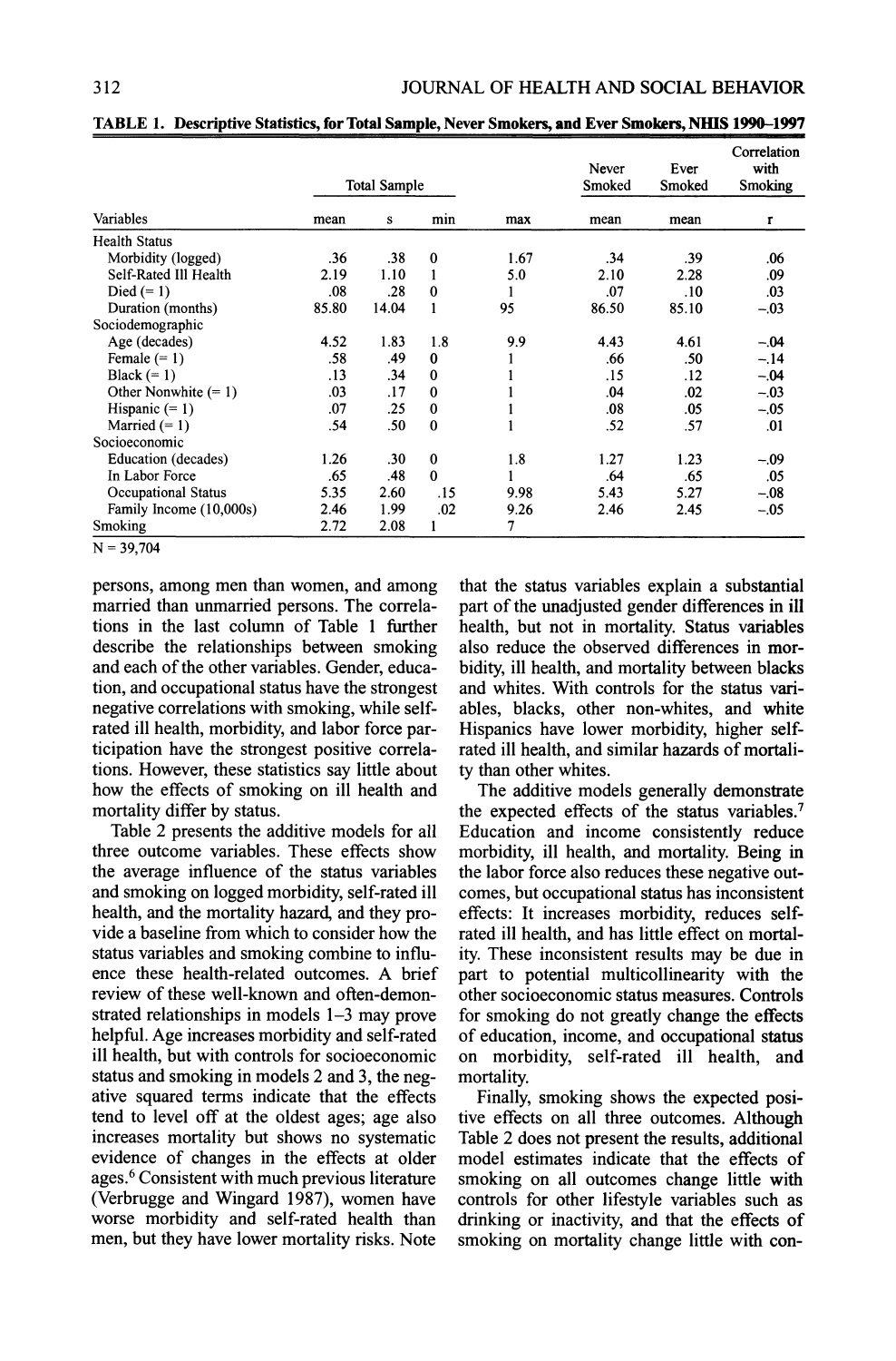|                            |         | Morbidity Logged<br><b>Tobit Estimates</b> |          |       | Self-Rated Ill Health<br>Ordered Logit |          |          | Mortality Hazard<br>Cox Estimates |          |  |
|----------------------------|---------|--------------------------------------------|----------|-------|----------------------------------------|----------|----------|-----------------------------------|----------|--|
| Independent<br>Variables   | (1)     | (2)                                        | (3)      | (1)   | (2)                                    | (3)      | (1)      | (2)                               | (3)      |  |
| Age                        | .013    | .096                                       | .082     | .259  | .773                                   | .675     | .717     | .725                              | .569     |  |
|                            | 2.28    | 15.67                                      | 13.03    | 8.92  | 24.24                                  | 20.81    | 9.60     | 9.88                              | 7.63     |  |
| Age <sup>2</sup>           | .003    | $-.007$                                    | $-.006$  | .006  | $-.057$                                | $-.046$  | .008     | $-.005$                           | .013     |  |
|                            | 5.28    | $-12.01$                                   | $-9.27$  | 2.05  | $-17.48$                               | $-13.89$ | 1.27     | $-.81$                            | 2.19     |  |
| Female                     | .053    | .026                                       | .033     | .202  | .059                                   | .110     | $-.539$  | $-.682$                           | $-.519$  |  |
|                            | 14.12   | 6.78                                       | 8.56     | 10.76 | 3.03                                   | 5.58     | $-15.35$ | $-18.37$                          | $-13.52$ |  |
| <b>Black</b>               | .021    | $-.022$                                    | $-.016$  | .709  | .406                                   | .449     | .234     | .051                              | .116     |  |
|                            | 3.91    | $-3.97$                                    | $-2.89$  | 25.89 | 14.27                                  | 15.68    | 4.65     | .98                               | 2.20     |  |
| <b>Other Nonwhite</b>      | $-.070$ | $-.084$                                    | $-.078$  | .241  | .160                                   | .207     | $-.007$  | $-.074$                           | $-.008$  |  |
|                            | $-6.37$ | $-7.91$                                    | $-7.30$  | 4.49  | 2.92                                   | 3.78     | $-.05$   | $-.56$                            | $-.06$   |  |
| Hispanic                   | $-.033$ | $-.066$                                    | $-.057$  | .441  | .018                                   | .084     | .065     | $-.078$                           | .015     |  |
|                            | $-4.32$ | $-8.65$                                    | $-7.41$  | 11.75 | .45                                    | 2.14     | .70      | $-.83$                            | .16      |  |
| Married                    |         | $-.059$                                    | $-.056$  |       | $-.022$                                | $-.006$  |          | $-.239$                           | $-.196$  |  |
|                            |         | $-14.99$                                   | $-14.40$ |       | $-1.09$                                | $-.28$   |          | $-6.16$                           | $-5.03$  |  |
| Education                  |         | $-.070$                                    | $-.060$  |       | $-1.146$                               | $-1.077$ |          | $-.214$                           | $-.174$  |  |
|                            |         | $-9.62$                                    | $-8.16$  |       | $-30.14$                               | $-28.14$ |          | $-3.83$                           | $-3.10$  |  |
| In Labor Force             |         | $-.181$                                    | $-.183$  |       | $-.400$                                | $-.417$  |          | $-.472$                           | $-.496$  |  |
|                            |         | $-27.43$                                   | $-27.77$ |       | $-11.89$                               | $-12.36$ |          | $-5.45$                           | $-5.69$  |  |
| <b>Occupational Status</b> |         | .008                                       | .009     |       | $-.023$                                | $-.020$  |          | $-.013$                           | $-.005$  |  |
|                            |         | 8.21                                       | 8.77     |       | $-4.63$                                | $-3.93$  |          | $-.88$                            | $-.33$   |  |
| Family Income              |         | $-.016$                                    | $-.015$  |       | $-.131$                                | $-.128$  |          | $-.083$                           | $-.075$  |  |
|                            |         | $-14.60$                                   | $-14.05$ |       | $-22.77$                               | $-22.09$ |          | $-6.28$                           | $-5.68$  |  |
| Smoking                    |         |                                            | .011     |       |                                        | .077     |          |                                   | .160     |  |
|                            |         |                                            | 12.07    |       |                                        | 16.62    |          |                                   | 16.76    |  |
| Intercept                  | 1.022   | 1.170                                      | 1.146    |       |                                        |          |          |                                   |          |  |
| cut 1                      |         |                                            |          | .800  | $-.690$                                | $-.524$  |          |                                   |          |  |
| cut 2                      |         |                                            |          | 2.102 | .691                                   | .864     |          |                                   |          |  |
| cut 3                      |         |                                            |          | 3.662 | 2.345                                  | 2.523    |          |                                   |          |  |
| cut 4                      |         |                                            |          | 5.116 | 3.857                                  | 4.037    |          |                                   |          |  |
| R <sup>2</sup>             | .062    | .113                                       | .117     | .040  | .072                                   | .074     | .090     | .094                              | .098     |  |

**TABLE 2. Unstandardized Coefficients and T-Ratios for Additive Models of Health Outcomes, NHIS 1990-1997** 

 $N = 39,704$ 

trols for self-rated ill health. As demonstrated extensively in previous studies (U.S. Department of Health and Human Services 1989, 2001), smoking has strong causal impacts on health and mortality.

# *Interactive Effects*

Table 3 presents coefficients that test for the combined influence of the status variables (including both the ascribed, sociodemographic and achieved, socioeconomic variables, except for age and marital status, which serve as control variables) and smoking. For the total sample, and for males and females separately, the table lists the coefficients and t-ratios for the product terms of smoking by gender, race, ethnicity, education, labor force participation, occupation, and income for the health outcomes. Because the status variables overlap substantially, and including multiple interaction terms of status by smoking creates problems of multicollinearity, each interaction term is added individually to the additive model. Each coefficient thus comes from a separate equation that controls for the additive variables, but not for other interaction terms.

First, the results for the total sample (and separately for males and females) show few systematic differences in the effects of smoking on ill health and mortality across ascribed statuses. Of the coefficients for gender, race, and ethnicity, few reach statistical significance for a two-tailed test at the .O1 level. Although some exceptions occur, the lack of a clear pattern of interactions suggests few differences in the effects of smoking across sex, race, and ethnicity, and the results for ascriptive characteristics favor the additive hypothesis rather than either of the interaction hypotheses.

Second, however, the results for the achieved status variables reveal something more: The harm of cigarette smoking for mor-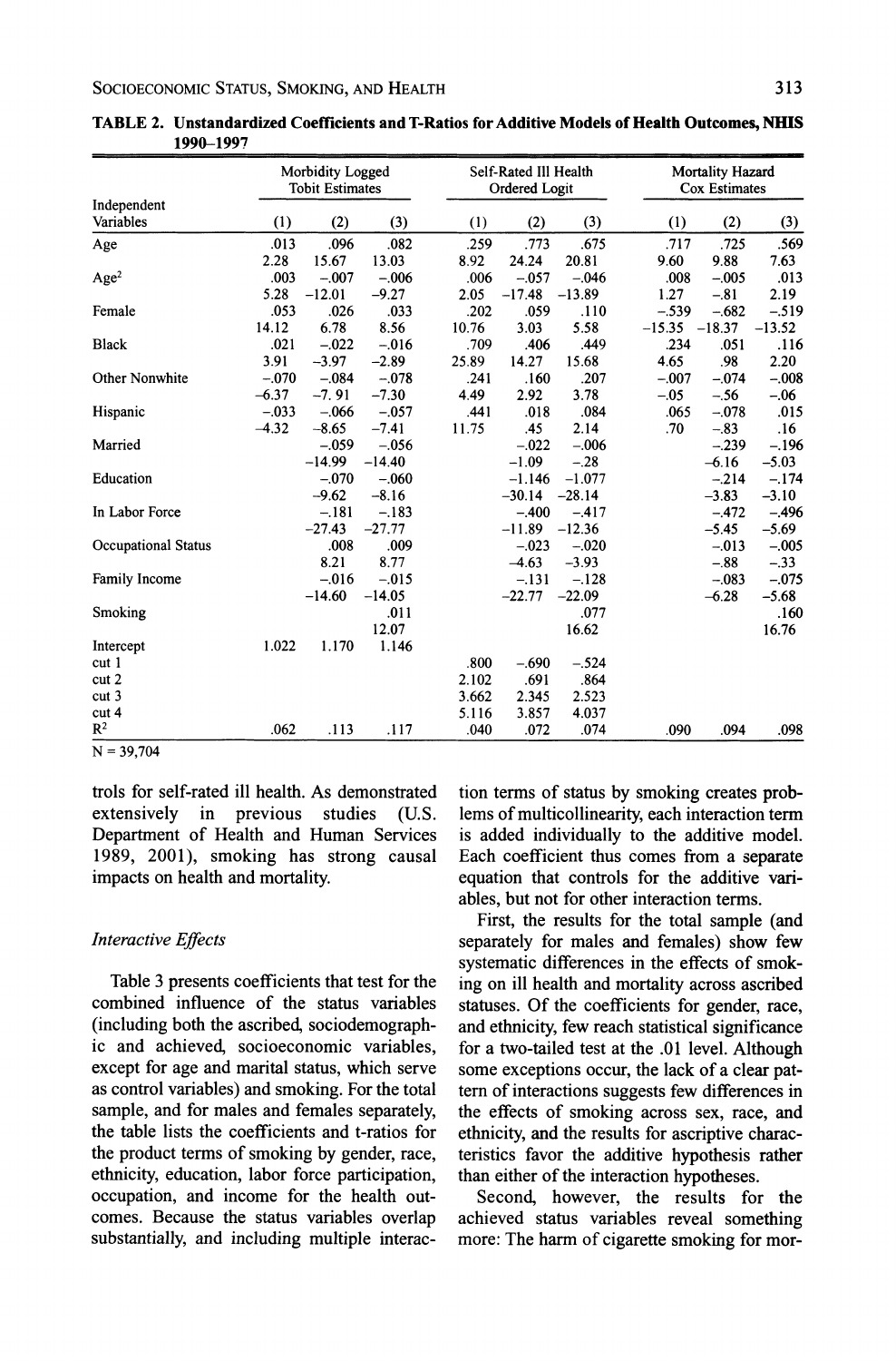|                      |             | Morbidity Logged<br><b>Tobit Estimates</b> |         |  |                    | Self-Rated Ill Health<br><b>Ordered Logit</b> |         |                 | Mortality Hazard<br>Cox Estimates |         |  |
|----------------------|-------------|--------------------------------------------|---------|--|--------------------|-----------------------------------------------|---------|-----------------|-----------------------------------|---------|--|
| Interaction<br>Terms | Total       | Male                                       | Female  |  | Total              | Male                                          | Female  | Total           | Male                              | Female  |  |
| Smoking x            |             |                                            |         |  |                    |                                               |         |                 |                                   |         |  |
| Female               | .001        |                                            |         |  | $-.017$            |                                               |         | .023            |                                   |         |  |
| <b>Black</b>         | .36<br>.007 | .007                                       | .009    |  | $-1.90$<br>$-.032$ | $-.044$                                       | $-.007$ | 1.28<br>$-0.33$ | $-.039$                           | $-.047$ |  |
|                      | 2.54        | 1.64                                       | 2.50    |  | $-2.34$            | $-1.99$                                       | $-.37$  | $-1.28$         | $-1.04$                           | $-1.21$ |  |
| Other Nonwhite       | .005        | $-.008$                                    | .023    |  | $-.054$            | $-.054$                                       | $-.049$ | $-.002$         | .108                              | $-.005$ |  |
|                      | .86         | $-1.11$                                    | 2.69    |  | $-1.95$            | $-1.38$                                       | $-1.16$ | $-.03$          | .95                               | $-.06$  |  |
| Hispanic             | .000        | $-.003$                                    | .006    |  | $-.021$            | $-.059$                                       | .041    | $-.049$         | $-.014$                           | $-.065$ |  |
|                      | .00.        | $-.56$                                     | 1.06    |  | $-1.04$            | $-2.03$                                       | 1.41    | $-1.03$         | $-.21$                            | $-.87$  |  |
| Education            | $-.014$     | $-.011$                                    | $-.016$ |  | $-.058$            | $-.031$                                       | $-.105$ | .045            | .031                              | .074    |  |
|                      | $-4.60$     | $-2.53$                                    | $-3.43$ |  | $-3.53$            | $-1.32$                                       | $-4.31$ | 1.78            | .87                               | 1.87    |  |
| In Labor Force       | $-.020$     | $-.029$                                    | $-.011$ |  | $-.080$            | $-1.03$                                       | $-.063$ | .011            | .032                              | $-.017$ |  |
|                      | $-10.72$    | $-9.27$                                    | $-4.53$ |  | $-8.23$            | $-6.00$                                       | $-5.00$ | .56             | 1.20                              | $-.54$  |  |
| Occupational         | $-.003$     | $-.003$                                    | $-.002$ |  | $-.009$            | $-.008$                                       | $-.010$ | .000            | .003                              | $-.004$ |  |
| <b>Status</b>        | $-9.74$     | $-6.69$                                    | $-4.98$ |  | $-6.63$            | $-3.72$                                       | $-5.24$ | .01             | .70                               | $-.63$  |  |
| <b>Family Income</b> | $-.003$     | $-.003$                                    | $-.003$ |  | $-.009$            | $-.008$                                       | $-.011$ | .001            | $-.002$                           | .009    |  |
|                      | $-6.92$     | $-5.31$                                    | $-3.88$ |  | $-3.66$            | $-2.41$                                       | $-3.25$ | .23             | $-.29$                            | 1.07    |  |

**TABLE 3. Unstandardized Coefficients and T-Ratios for Interaction Terms of Smoking by Sociodemographic and Socioeconomic Status Variables in Determining Health Outcomes, Males and Females. NHIS 1990-1997** 

Total N = 39,704, Male N = 16,523; Female N = 23,181

higher education, labor force participation, the other interactions. occupation, and income.<sup>8</sup> Although the interac-<br>tions do not reach significance for mortality, groups of young and old. Other analyses tions do not reach significance for mortality, groups of young and old. Other analyses the consistently significant results for morbid- (results not presented) examine separate modthe consistently significant results for morbidity and self-rated ill health suggest that smok- els for three age groups **(18-44,** 45-64, **65+).**  ing has different health effects across status The interactions for the oldest age group often<br>groups. The negative interaction coefficients appear weaker than for the young and middle groups. The negative interaction coefficients appear weaker than for the young and middle<br>mean that the harm of smoking for health as age groups, but they generally affirm the exismean that the harm of smoking for health, as age groups, but they generally affirm the exis-<br>needicted by the vulnerability hypothesis tence and direction of the status and smoking predicted by the vulnerability hypothesis, tence and direction of the status and smoking<br>becomes smaller at higher layels of education interactions. Status thus does less to change becomes smaller at higher levels of education, interactions. Status thus does less to change<br>labor force perticipation, occupational press, the harm of smoking at the oldest ages, when labor force participation, occupational pres-<br>tige, and income.<sup>9</sup>

Including all the status variable interactions together and removing overlap among education, occupation, and income eliminates some of the combined influences of smoking, but<br>this also hold with controls for<br>this also provides more information on the<br>additional, overlapping lifestyle variables. The<br>nature of the interaction. In general, labor<br>Noticeal rature of the interaction. In general, labor<br>force participation and income continue to<br>interact most clearly with smoking, while edu-<br>mass, and alcohol consumption. The exercise cation and occupational status no longer inter-<br>act with smoking when including controls for<br>rent physical activity the number of vears of act with smoking when including controls for rent physical activity, the number of years of the labor force participation and income inter-<br>exercise and activity compared to others: a the labor force participation and income inter-<br>actions (results not presented). Although it is high score indicates inactivity. The stress meaactions (results not presented). Although it is high score indicates inactivity. The stress mea-<br>difficult to unravel the particular contribution sure consists of an additive index based on difficult to unravel the particular contribution sure consists of an additive index based on of each of the overlapping status variables, the stress experienced in the last two weeks (on a of each of the overlapping status variables, the stress experienced in the last two weeks (on a results demonstrate that at least some compo-<br>Five-point scale) stress experienced in the last results demonstrate that at least some compo-<br>net scale), stress experienced in the last<br>nents of status work to mitigate the harm of vear (on a five-point scale), and the effects of nents of status work to mitigate the harm of year (on a five-point scale), and the effects of smoking for health. Again for mortality, smok-<br>stress on health (on a three-point scale). The smoking for health. Again for mortality, smok-<br>ing shows no interaction with any of the status<br>drinking measure is based on the number of

bidity and self-rated ill health declines with variables, either with or without controls for

the risks of poor health are higher.

#### *Other Lifestyle Variables*

drinking measure is based on the number of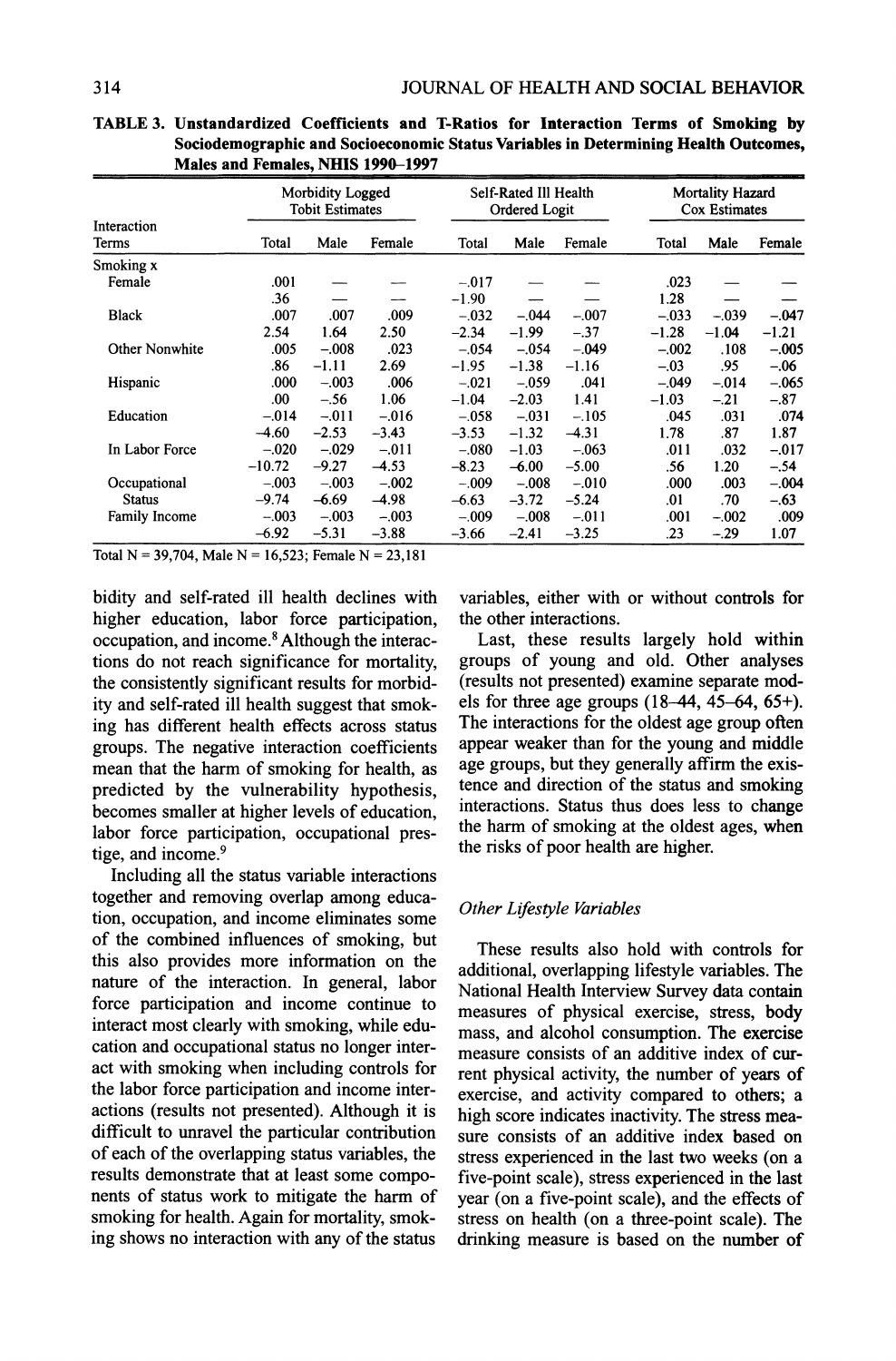days in the last two weeks that the respondent consumed alcohol. Finally, the body mass index measures being overweight by converting weight and height into metric units, and then dividing weight by height squared.

Although certainly relevant to physical health, these variables may result from, as much as cause, poor health. Those experiencing recent health problems may subsequently face more stress, begin drinking more, end efforts to exercise, and increase their weight. Models using these variables as determinants will overstate their effects. Even if overstated, however, these variables may provide a check-albeit an excessively stringent oneon the effects of smoking.

The first rows of Table 4 present the interactions of smoking with education, occupational status, and income on the three health outcomes when controlling for the interactions of the measures of exercise, stress, drinking, and body mass index with education, occupational status, and income. Drinking and the body

mass index have curvilinear relationships with the health outcomes, and Table 4 includes interactions with both unsquared and squared terms. Comparing the results for the smoking and status interactions in Table 4 with those in Table **3** demonstrates that the interactions appear much the same with these controls as without. Higher status reduces the harm of smoking for morbidity and self-rated ill health, even when controlling for other lifestyle influences.

Furthermore, the use of these other lifestyle variables suggests another test of the robustness of the interaction results. If higher status reduces the harm of smoking for morbidity and self-rated ill health, and if this reflects more general processes, higher status should reduce the harm of measures of excess weight, inactivity, excess drinking, and stress levels for self-rated ill health. Examining Table 4 indeed shows that the direction of the interaction relationships involving the other lifestyle variables proves consistent with that for smoking.

|                              | Morbidity Logged<br><b>Tobit Estimates</b> |          |          | Self-Rate Ill Health<br>Ordered Logit | Mortality Hazard<br>Cox Estimates |         |
|------------------------------|--------------------------------------------|----------|----------|---------------------------------------|-----------------------------------|---------|
|                              | þ                                          | t        | b        | t                                     | b                                 | t       |
| <b>Smokes</b>                |                                            |          |          |                                       |                                   |         |
| * Education                  | $-.015$                                    | $-3.59$  | $-.063$  | $-3.76$                               | .047                              | 1.83    |
| * Occupational Status        | $-.003$                                    | $-8.81$  | $-.010$  | $-7.18$                               | .000                              | .13     |
| * Family Income              | $-.004$                                    | $-5.89$  | $-.009$  | $-3.89$                               | .002                              | .45     |
| Inactivity                   |                                            |          |          |                                       |                                   |         |
| * Education                  | $-.066$                                    | $-11.72$ | $-.132$  | $-4.09$                               | $-.013$                           | $-.28$  |
| * Occupational Status        | $-.007$                                    | $-13.67$ | $-019$   | $-6.51$                               | $-.024$                           | $-3.61$ |
| * Family Income              | $-.008$                                    | $-10.02$ | $-0.026$ | $-5.60$                               | $-.010$                           | $-1.02$ |
| <b>Stress</b>                |                                            |          |          |                                       |                                   |         |
| * Education                  | $-.021$                                    | $-3.69$  | $-.100$  | $-3.17$                               | .003                              | .06     |
| * Occupational Status        | $-.006$                                    | $-11.58$ | $-.021$  | $-6.81$                               | $-.008$                           | $-1.12$ |
| * Family Income              | $-.007$                                    | $-7.47$  | $-.016$  | $-3.00$                               | .035                              | 3.14    |
| Drinking $(x.01)$            |                                            |          |          |                                       |                                   |         |
| * Education                  | .161                                       | 5.40     | .351     | 2.09                                  | $-.165$                           | $-.52$  |
| * Occupational Status        | .014                                       | 5.67     | .061     | 4.29                                  | $-.022$                           | $-.60$  |
| * Family Income              | .024                                       | 6.06     | .058     | 2.62                                  | $-.021$                           | $-.39$  |
| Drinking <sup>2</sup>        |                                            |          |          |                                       |                                   |         |
| * Education                  | $-.053$                                    | $-4.43$  | $-.101$  | $-1.51$                               | .095                              | .78     |
| * Occupational Status        | $-.005$                                    | $-5.26$  | $-.023$  | $-4.03$                               | .011                              | .83     |
| * Family Income              | $-.009$                                    | $-5.72$  | $-.021$  | $-2.41$                               | .014                              | .65     |
| Body Mass Index (x 100)      |                                            |          |          |                                       |                                   |         |
| * Education                  | $-.039$                                    | $-.80$   | .310     | 1.12                                  | $-.405$                           | $-.90$  |
| * Occupational Status        | .003                                       | .74      | .036     | 1.28                                  | .096                              | 2.35    |
| * Family Income              | .013                                       | 1.36     | .097     | 1.81                                  | .183                              | 2.15    |
| Body Mass Index <sup>2</sup> |                                            |          |          |                                       |                                   |         |
| * Education                  | .001                                       | .16      | $-.020$  | $-.60$                                | .040                              | .72     |
| * Occupational Status        | $-.001$                                    | $-2.36$  | $-.004$  | $-1.18$                               | $-.013$                           | $-2.82$ |
| * Family Income              | $-.002$                                    | $-2.02$  | $-011$   | $-1.55$                               | $-.026$                           | $-2.48$ |

**TABLE 4. Unstandardized Coefficients and T-Ratios for Interaction Terms of Smoking by Socioeconomic Status Variables, Controlling for Other Lifestyle Interactions, NHIS 1990-1997**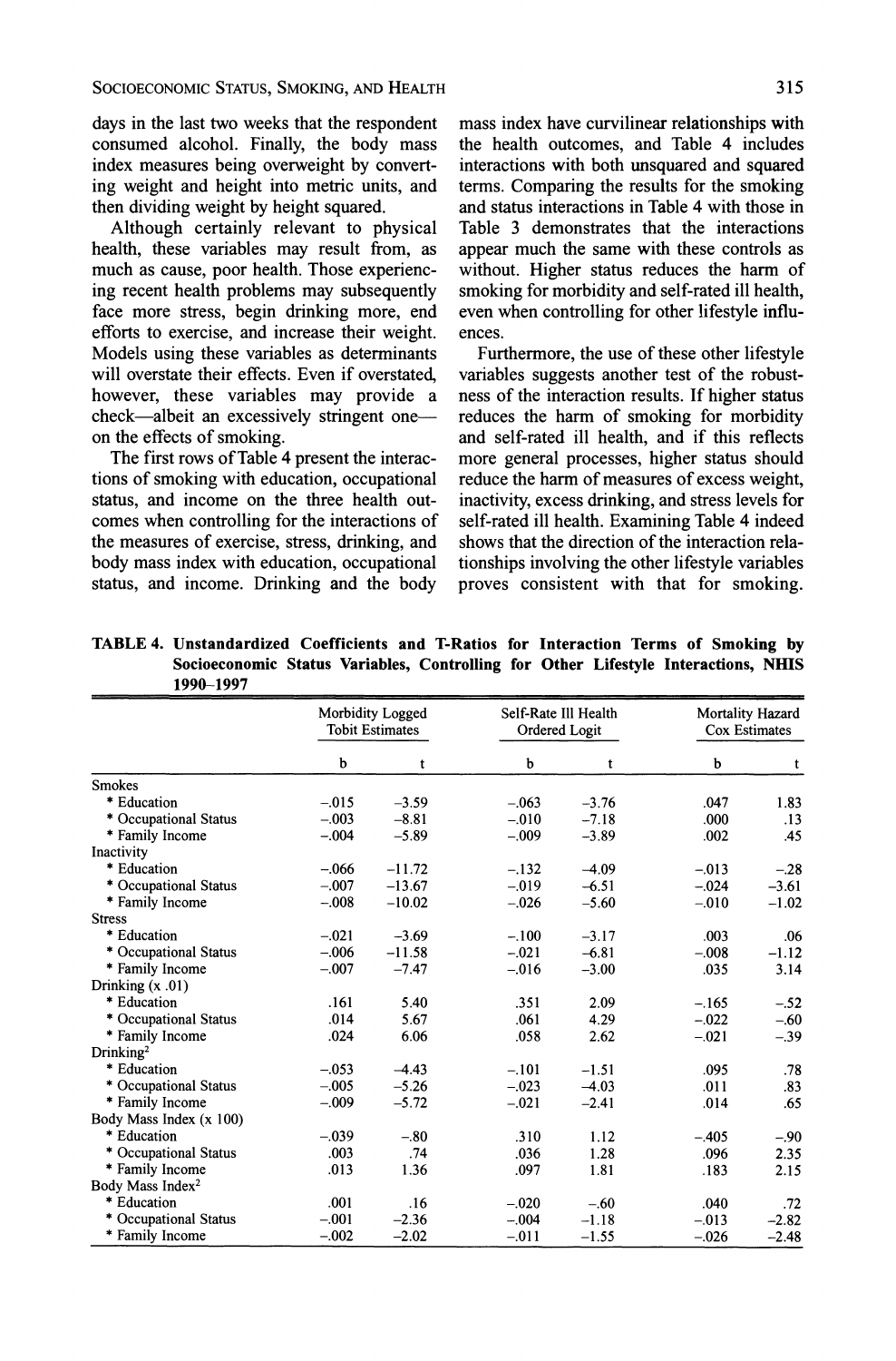Consider first how inactivity and stress interact with status. For morbidity and self-rated ill health, both of these lifestyle variables have negative interaction coefficients with all three status measures. As with smoking, higher status mitigates the harm of lack of exercise and high stress. However, the interactions generally do not hold for mortality, again much the same as with smoking. The interaction results are more complex for body mass and drinking because these two variables have curvilinear relationships with health: Middle levels are associated with reductions in health problems, and both low and high levels are associated with increases in health problems. For the purposes of testing the hypotheses, the key coefficients involve the interaction of the status variables with the squared terms. They show how the status variables modify the harm of excess drinking and high levels of excess weight. Noting that the interaction coefficients for education, occupation, and income times drinking squared are negative for morbidity and self-rated ill health (but insignificant for mortality), the results once more affirm the direction of the interactions for smoking. As status increases, the contribution of excess drinking to morbidity and self-rated ill health decreases. However, the results for the body mass index measure of excess weight reveal little interaction. Despite these exceptions, the results generally support arguments that high status buffers and low status exacerbates the harm of unhealthy lifestyles.

# **CONCLUSION**

In a study of health and lifestyles, Blaxter (1990) reported survey results for a national sample of British respondents that revealed less harm from smoking among low status groups than high status groups. However, other studies, based largely on more specialized samples, have not found support for this claim. This leaves the field with contrasting arguments about how, in particular, the harm of low status and cigarette smoking accumulate, and how, more generally, the harm of lack of resources and unhealthy lifestyles accumulate. In testing these arguments, we improve on previous studies by using high quality data for a national sample of U.S. residents in 1990 that includes follow-up mortality measures from 1990-1997, and by systematically testing for

statistical interaction of smoking with measures of both ascribed and achieved status. For ascribed statuses of gender, race, and ethnicity, the results for all outcome health measures favor the additive argument. For achieved status, the results for self-rated ill health and morbidity favor the argument that smoking has greater harm for health among deprived groups, but the results for mortality favor the additive argument. These findings hold not only for smoking, but also for other lifestyle factors such as inactivity, stress, being overweight, and drinking to excess. Overall, then, the results support a social vulnerability argument (Birch et al. 2000; Ross and Wu 1995), and no evidence emerges in favor of Blaxter's arguments.

In addition to providing a specific test involving status and smoking, these results say something more generally about the nature of cumulative advantage and disadvantage. When resources and lifestyles combine to influence health, they do so in ways such that one disadvantage increases the harm of another disadvantage. For some health outcomes, then, a form of multiple jeopardy or synergism operates across disadvantaged positions in society. Rather than the harm for health of disadvantaged statuses canceling out, the harm is exacerbated. Thus, low socioeconomic status individuals may have to contend with more assaults on their health, some external and some self-imposed, that can reduce the body's resistance to and recovery from disease. Relative to high socioeconomic status groups, low socioeconomic status groups have relatively more to gain from not smoking. Limited resources and unhealthy lifestyles may not always combine in ways to make health worse: Indeed, resources and lifestyles often have additive influences. Still, when they do have a combined influence, resources and lifestyles worsen the health of disadvantaged groups.

Although the results are based on a national sample and multiple measures of status, lifestyles, and health outcomes, they may be limited in terms of their generality to other nations and time periods. The high level of inequality in the United States relative to most European nations may produce different findings than those from studies of other nations. The patterns found here may also be influenced by the context of the 1990s and may differ for other historical periods. The results could also be improved were longitudinal **data**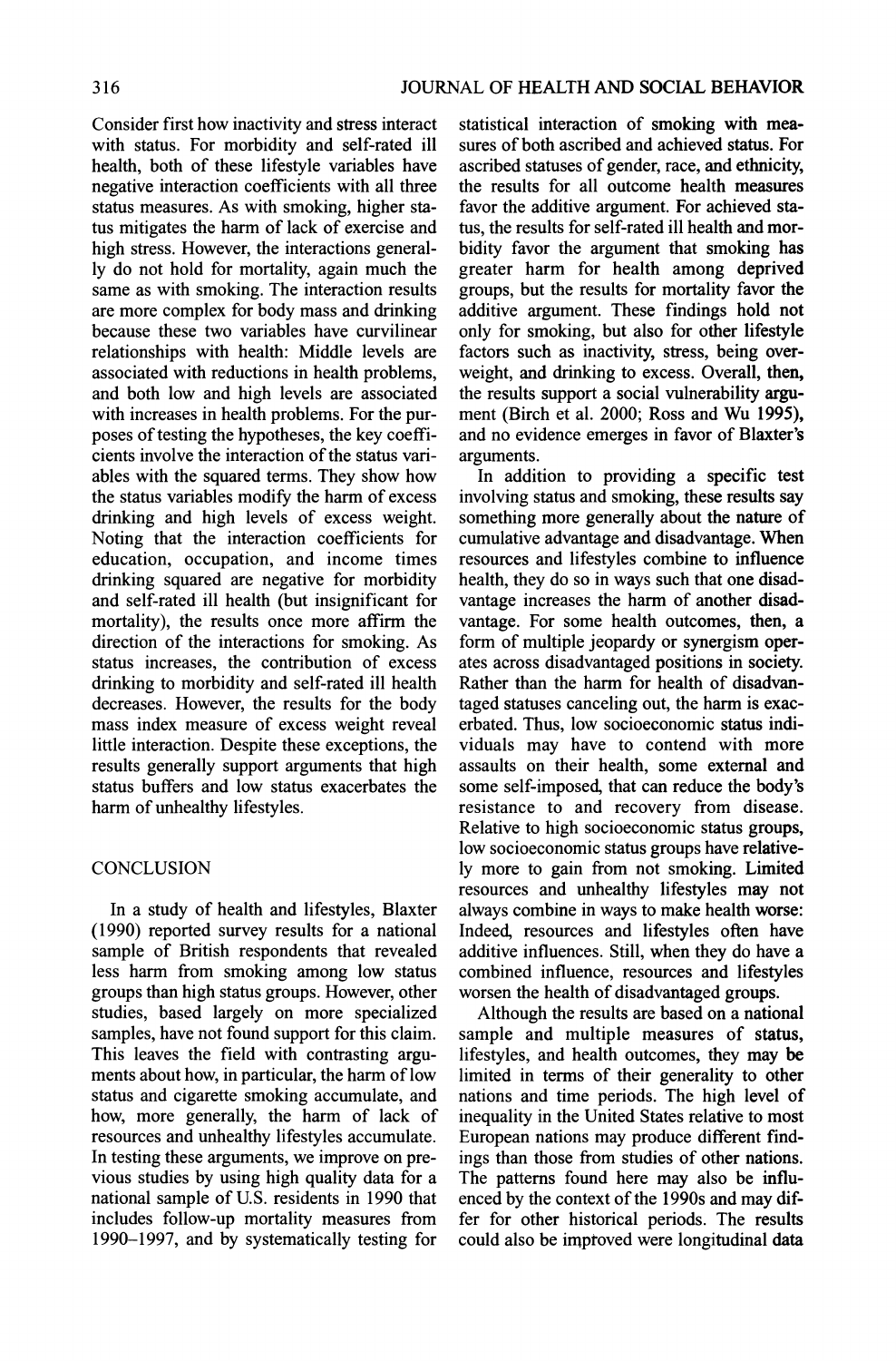available for outcomes other than mortality. Continued study of different national and historical contexts, especially with longitudinal data, can contribute to our further understanding of the nature of cumulative advantage in resources and lifestyles.

Researchers and policy makers should endeavor to simultaneously improve health behaviors and socioeconomic status. Moreover, health policies should strive to satisfy the Pareto criterion: To benefit at least some people while harming none (Deaton 2002; LeGrand 1991). Although we should aim to reduce health disparities, we should at the same time avoid exclusively targeting the poor if interventions and public health programs such as anti-smoking campaigns could improve health for all socioeconomic status groups, and we should encourage and support new medical technologies and interventions even if they initially disproportionately benefit higher socioeconomic status individuals (see LeGrand 1991). Thus, social policies become all the more difficult because of the interactions between socioeconomic status and health, and because one public health goal may compete with another.

We must remain cautious about translating findings at the population level to policy recommendations at the individual level. Our results have identified the additional risk imparted by cigarette smoking and lower socioeconomic status at the population level. But intervention at the individual level may be unsuccessful because individuals may have low motivation to change their behaviors; may resist change; may realize no gains over the short term; are not guaranteed change over the long term; may face peer resistance; and may face some small risk through their changes. For example smoking cessation contributes to irritable mood, increased stress, weight gain, and cravings to resume smoking. Moreover, intervention at the individual level risks the Prevention Paradox: Preventive measures including lifestyle changes that result in great benefit to the population may contribute little to each individual (Rose 1985).

There are structural impediments that could thwart higher socioeconomic status attainment or improved health behaviors. Despite the potential for change, there is a sad irony that low socioeconomic status groups that are most vulnerable to poor health may exacerbate their poor health by engaging in multiple risky

behaviors, including purchasing expensive and harmful consumer products such as tobacco, and that, once ill, they have fewer resources to combat their poorer health or to ease their discomfort. Unfortunately, compared to those with more resources, disadvantaged groups are more likely to initiate smoking, less likely to seek out and follow antismoking advice, and, consequently, less likely to quit. Lower socioeconomic groups-because of residential location, transportation limitations, or limited access-are unable to fully take advantage of smoking cessation programs. Furthermore, low income groups confront more immediate concerns than quitting smoking and may smoke as a way to cope with stressful living conditions (Lawlor et al. 2003). Thus, we must be careful when establishing policies and future research agendas to avoid blaming the victims.

In practical terms, the greater harm of unhealthy lifestyles for low status groups suggests that they can benefit substantially from improved lifestyles, and that progress can be made toward reducing health inequalities through changing behaviors-even in the absence of socioeconomic change. The evidence here suggests that low status groups have the most to gain from reduced smoking and other lifestyle improvements. Subpopulations can also increase their health and reduce their risk of death through increased levels of education, job promotion, and salary increases. Moreover, it may be that increases in socioeconomic status may help smokers find the resources, social support, and peer pressure to quit smoking. As the United States undertakes its Health People 2010 campaign, policy makers should be aware of both the potential interaction between socioeconomic status and smoking and the multiple interacting mechanisms that lead to better health.

# **NOTES**

1. The measure will understate the ultimate educational attainment of respondents still enrolled in school. To the extent that additional schooling brings resources to improve health, this problem will not bias the results, but to the extent that completed schooling reflects stable underlying factors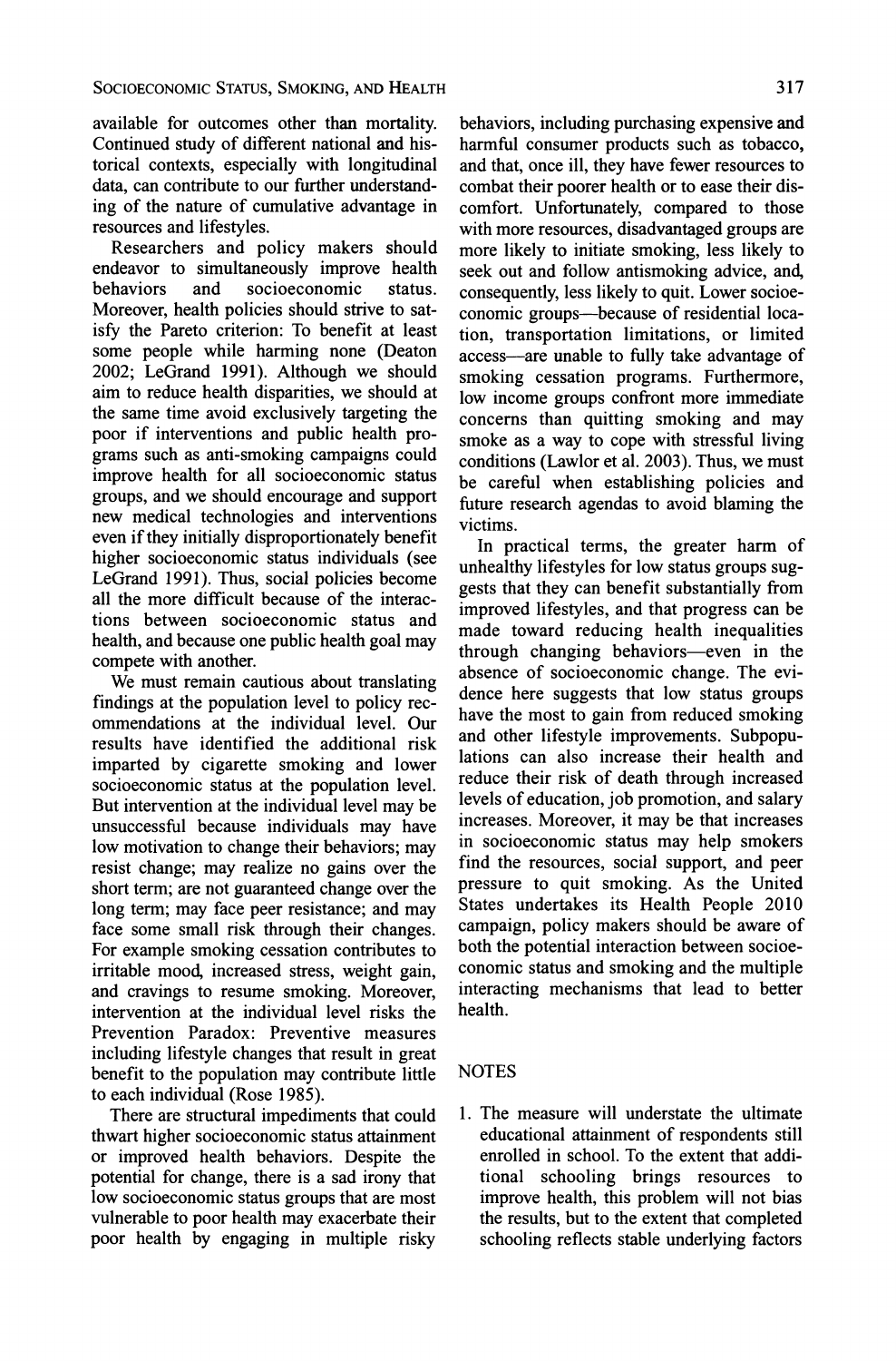that promote health, it can understate the effects of years of schooling.

- 2. Family income comes from two variables, one based on 26 categories ranging from less than \$1,000 to \$50,000 and over, and the other based on two categories for less than \$20,000, and \$20,000 and more. We recode the values for the 26 categories to their midpoint (using a value for the mean of the open-ended category calculated from the Pareto curve formula, Shryock and Siege1 1975:366). However, 14.4 percent of the respondents failed to answer this question. Because only 1.8 percent of the respondents are missing data on the second measure of income, we can use this information to estimate family income for the missing cases on the first measure. Specifically, those missing data on the first variable and indicating they have income below \$20,000 on the second variable are given the mean income value among those with family income below \$20,000; those missing data on the first variable and indicating they have income above \$20,000 on the second variable are given the mean income value among those with family income above \$20,000. For those missing data on both income variables, we assign the grand mean of family income. Finally, to adjust for family size, we divide family income by family size raised to the power of .38-an adjustment that measures income per household equivalent person and accounts for decreasing marginal expenses for each additional family member (Buhmann et al. 1988; van der Gaag and Smolensky 1982).
- 3. The Nam-Powers scale calculates status scores by averaging information on median education and income distributions for individuals in each occupation. It is normally distributed, has been refined over four decades, and provides hierarchical rankings of occupations.
- 4. Let D equal 1 for those in the labor force and 0 for those not in the labor force, and 0 equal occupational status as a centered variable with a mean of zero. The equation  $Y =$  $a + b_1^* D + b_2^* D^* O$  reduces to  $Y = a$  for those not in the labor force. Then, b, represents the average (i.e., when O equals its mean of 0) difference in Y between those out of and in the labor force, and b, repre-

sents the effect of **0**on Y for those in the labor force. About **3** percent of those without an occupation are employed or unemployed but do not provide information on their job. We treat those missing **data** on occupation as out of the labor force.

- 5. For former and current smokers who do not answer the question on the number of cigarettes smoked, we assign them to the moderate category. The assignment of values to the moderate category should minimize the influence of these cases on the results.
- 6. At the very oldest ages, mortality risks may decelerate (Horiuchi 1988), but we do not have enough cases of the "oldest old" to capture the effect.
- 7. There is some question about the causal direction of the relationship between socioeconomic status and health. However, the majority of studies demonstrate that socioeconomic status determines health rather than vice versa (Williams and Collins 1995). Furthermore, our **data** set is based on a non-institutionalized sample that excludes some of the least healthy individuals in the population.
- 8. These same results hold for an alternative measure of occupation based on the distinction between non-manual and manual jobs. With the dummy variable for non-manual occupation replacing the continuous status scale, the interaction of non-manual occupation with smoking remains negative. As before, high status moderates the harm of smoking for morbidity and self-rated ill health, but not mortality.
- 9. The exception involves an insignificant negative interaction of education in determining self-rated ill health for males.

# **REFERENCES**

- Adda, Jérôme and Valérie Lechene. 2001. "Smoking and Endogenous Mortality: **Does**  Heterogeneity in Life Expectancy Explain Differences in Smoking Behavior?" University College London, Unpublished Paper.
- Adler, Nancy E., Thomas Boyce, Margaret **A.**  Chesney, Sheldon Cohen, Susan Folman, Robert Kahn, and S. Leonard Syme. 1994. Socioeconomic Status and Health: The<br>Challenge of the Gradient." *American* Challenge of the Gradient." *American Psvchologist* 49: 1 *5-24.*
- Allison, Paul D. 1984. *Event History Analysis:*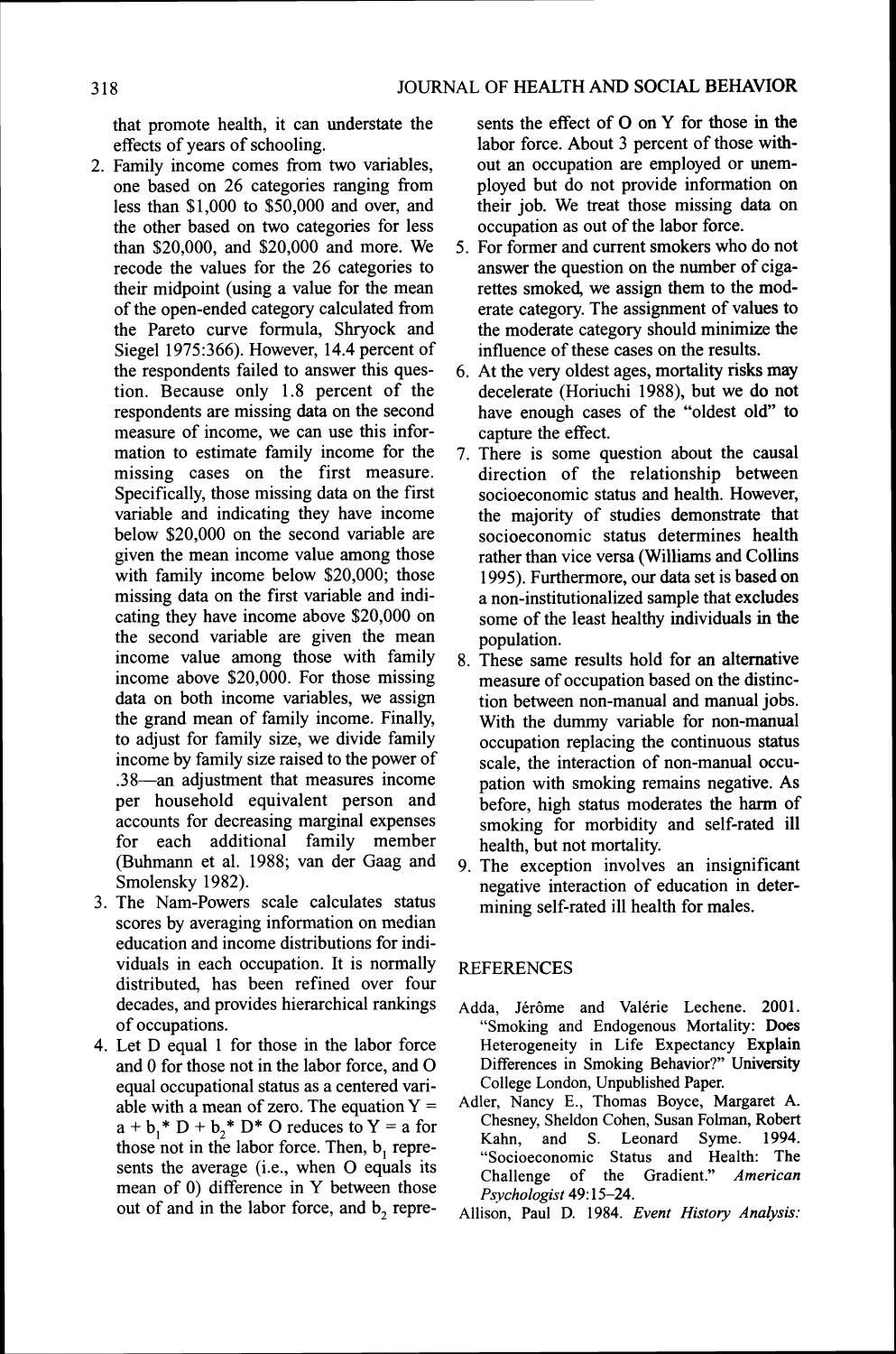*Regression for Longitudinal Event Data.*  Newbury Park, CA: Sage Publications.

- Birch, Stephen, Mike Jerrett, and John Eyles. 2000. "Heterogeneity in the Determinants of Health and Illness: The Example of Socioeconomic Status and Smoking." *Social Science and Medicine* 5 1 :307-17.
- Blaxter, Mildred. 1990. *Health and Lifestyles.*  London: Tavistock.
- Bosma, Hans, Carola Schrijvers, and Johan P. Mackenbach. 1999. "Socioeconomic Inequality in Mortality and Importance of Perceived Control: Cohort Study." *British Medical Journal*  319:1469-70.
- Breen, Richard. 1996. *Regression Models: Censored, Sample Selected, or Truncated Data.*  Thousands Oaks, CA: Sage Publications.
- Buhmann, Brigette, Lee Rainwater, Guenther Schmas, and Timothy M. Smeeding. 1988. "Equivalence Scales, Well-being, Inequality, and Poverty: Sensitivity Estimates Across Ten Countries Using the Luxembourg Income Study (LIS) Database." *Review of Income and Wealth*  34:115-42.
- Cooper, Helen. 2002. "Investigating Socio-economic Explanations for Gender and Ethnic Inequalities in Health." *Social Science and Medicine* 54:693-706.
- Deaton, Angus. 2002. "Policy Implications of the Gradient of Health and Wealth." *Health Affairs*  21:13-30.
- Duncan, Craig, Kelvyn Jones, and Graham Moon. 1993. "Do Places Matter? A Multi-level Analysis of Regional Variation in Health Related Behavior in Britain." *Social Science and Medicine* 37:725-33.
	- . 1999. "Smoking and Deprivation: Are There Neighborhood Effects." *Social Science and Medicine* 48:497-505.
- Elo, Irma T. and Samuel H. Preston. 1992. "Effects of Early-life Conditions on Adult Mortality: A Review." *Population Index* 58: 186-212.
- Escobedo, Luis G. and John P. Peddicord. 1996. "Smoking Prevalence in U.S. Birth Cohorts: The Influence of Gender and Education." *American Journal of Public Health* 86:23 1-36.
- Graham, Hilary. 1995. "Cigarette Smoking: A Light on Gender and Class Inequality in Britain." Journal of Social Policy 24:509-27.
- Horiuchi, Shiro. 1998. "Deceleration in the Age Pattern of Mortality at Older Ages." *Demography* 34:391-412.
- Horm, John. 1996. "Linkage of the National Health Interview Survey with the National Death Index: Methodologic and Analytic Issues." Presented at the annual meeting of the Population Association of America, April 1996, New Orleans, LA.
- Kooiker, Sjoerd and Terkel Christiansen. 1995. "Inequalities in Health: The Interaction of

Circumstances and Health Related Behavior." *Sociology of Health and Illness* 17:495-524.

- Kunst, Anton E., Feikje Groenhof, and Johan P. Mackenbach. 1998. "Mortality by Occupational Class among Men 30-64 Years in 11 European Countries." *Social Science and Medicine*  46:1459-76.
- Lantz, Paula M., John W. Lynch, James S. House, James M. Lepkowski, Richard **P.** Mero, Marc A. Musick, and David R. Williams. 2001. "Socioeconomic Disparities in Health Change in a Longitudinal Study of U.S. Adults: The Role of Health-risk Behaviors." *Social Science and Medicine* 53:29-40.
- Lawlor, Debbie A., Stephen Frankel, Mary Shaw, Shah Ebrahim, and George Davey Smith. 2003.<br>"Smoking and Ill Health: Does Lay Health: Does Lay Epidemiology Explain the Failure of Smoking Cessation Programs among Deprived Population?'American *Journal of Public Health*  93 :266-70.
- LeGrand, Julian. 1991. *Equity and Choice: An Essay in Economics and Applied Philosophy.*  New York: HarperCollins Academic.
- Liao, Tim Futing. 1994. *Interpreting Probability Models: Logit, Probit, and Other Generalized Linear Models.* Thousands Oaks, CA: Sage Publications.
- Link, Bruce G. and Jo C. Phelan. 1995. "Social Conditions as Fundamental Causes of Disease." *Journal of Health and Social Behavior* (extra issue): 80-94.
- Marang-van de Mheen, Perla J., George Davey Smith, and Carole L. Hart. 1999. "The Health Impact of Smoking in Manual and Non-Manual Social Class Men and Women: A Test of the Blaxter Hypothesis." *Social Science and Medicine* 48: 185 1-56.
- McDonough, Peggy, David R. Williams, James S. House, and Greg J. Duncan. 1999. "Gender and the Socioeconomic Gradient in Mortality." *Journal of Health and Social Behavior*  40:17-31.
- Nam, Charles B. and Mary G. Powers. 1983. *The Socioeconomic Approach to Status Measurement.* Houston, TX: Cap and Gown Press.
- National Center for Health Statistics. 1993. "National Health Interview Survey, 1990: Health Promotion and Disease Prevention (HPDP) Sample Person Supplement." [MRDF]. Hyattsville, MD: Department of Health and Human Services, National Center for Health Statistics [producer]. Ann Arbor, MI: Interuniversity Consortium for Political and Social Research [distributor].
	- . 2000. "National Health Interview Survey: Multiple Cause of Death Public Use Data File: 1986-1997 Survey Years." [MRDF]. Hyattsville,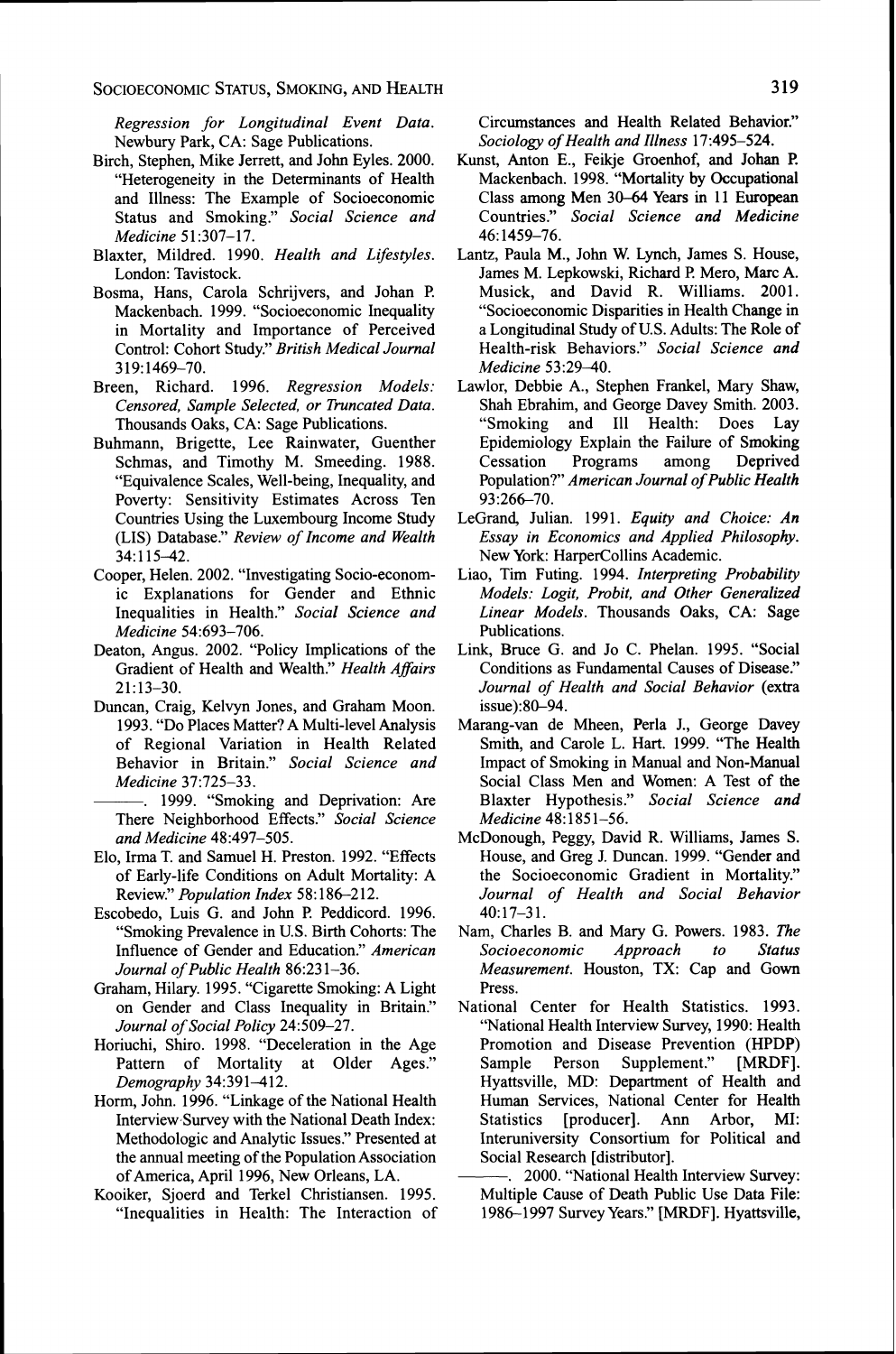MD: National Center of Health Statistics [producer and distributor].

- National Institutes of Health. 2002. "Study Offers New Insights Into Overcoming Disparities in Health." NIH Press Release. Retrieved May 2003 **(www.nia.nih.gov/news/pr/2002/0722.htm).**
- Pampel, Fred C. 2002. "Inequality, Diffusion, and the Status Gradient in Smoking." *Social Problems* 49:35-57.
- Pappas, Gregory, Susan Queen, Wilbur Hadden, and Gail Fisher. 1993. "The Increasing Disparity in Mortality between Socioeconomic Groups in the United States, 1960 and 1986." *New England Journal of Medicine* 329: 103-109.
- Patterson, Blossom H. and Robert Bilgrade. 1986. "Use of the National Death Index in Cancer Studies." *Journal of the National Cancer Institute* 77:877-8 1.
- Preston, Samuel H. and Irma T. Elo. 1995. "Are Educational Differentials in Adult Mortality Increasing in the United States." *Journal of Aging and Health* 71476-96.
- Preston, Samuel H. and Paul Taubman. 1994. "Socioeconomic Differences in Adult Mortality and Health Status." Pp. 279-3 18 in *Demography of Aging,* edited by Linda Martin and Samuel Preston. Washington, DC: National Academy Press.
- Robert, Stephanie A. 1998. "Community-level Socioeconomic Status Effects on Adult Health." *Journal of Health and Social Behavior*  39:18-37.
- Rogers, Richard G., Robert A. Hummer, and Charles B. Nam. 2000. *Living and Dying in the USA: Behavioral, Dgtrerentials ofAdult Mortality.* San Diego, CA: Academic Press.
- Rogers, Richard G., Charles B. Nam, and Robert A. Hummer. 1995. "Demographic and Socioeconomic Links to Cigarette Smoking." *Social Biology* 42: 1-2 1.
- Rogers, Richard G. and Eve Powell-Griner. 199 1. "Life Expectancies of Cigarette Smokers and Nonsmokers in the United States." *Social Science and Medicine* 32: 1 15 1-59.
- Rose, Geoffrey. 1985. "Sick Individuals and Sick<br>Populations." International Journal of Populations." *International Journal of Epidemiology* 14:32-3 8.
- Ross, Catherine E. 2000. "Walking, Exercise, and Smoking: Does Neighborhood Matter?" *Social Science and Medicine* 5 1 :265-74.
- Ross, Catherine E. and Chia-Ling Wu. 1995. "The Links between Education and Health." *American*  Sociological Review 60:719-45.
- Schrijvers, Carola T.M., Karien Stronks, H. Dike van de Mheen, and Johan P. Mackenbach. 1999. "Explaining Educational Differences in Mortality: The Role of Behavioral and Material Factors." *American Journal of Public Health*  89:535-40.
- Shryock, Henry S. and Jacob S. Siegel. 1975. *The Methods and Materials of Demography.*  Washington, DC: U.S. Government Printing Office.
- Smith, George Davey and Martin J. Shipley. 1991. "Confounding of Occupation and Smoking: **Its**  Magnitude and Consequence." *Social Science and Medicine* 32: 1297-1300.
- Sterling, T. and J. Weinkam. 1990. "The Confounding of Occupation and Smoking and Its Consequences." *Social Science and Medicine*  30:457-67.
- U.S. Department of Health and Human Services. 1989. *Reducing the Health Consequences of Smoking:* 25 *Years of Progress. A Report of the Surgeon General.* Washington, *DC:* U.S. Department of Health and Human Services.
	- . 1994. *Preventing Tobacco Use among Young People: A Report of the Surgeon Geneml.*  Washington, DC: Department of Health **and**  Human Services.
	- . 2001. *Women and Smoking. A Report of the Surgeon General.* Washington, DC: Department of Health and Human Services.
- van der Gaag, Jacques and Eugene Smokensky. 1982. "True Household Equivalence Scales and Characteristics of the Poor in the United States." *Review of Income and Wealth* 28: 17-28.
- Verbrugge, Lois M. and Deborah L. Wingard. 1987. "Sex Differentials in Health and Mortality." *Women and Health* 12:103-45.
- Wilkinson, Richard. 1996. *Unhealthy Societies: The Aflictions of Inequality.* London: Routledge.
- Williams, David R. 1990. "Socioeconomic Differentials in Health: A Review and Redirection." *Social Psychology Quarterly*  53:81-99.
- Williams, David R. and Chiquita Collins. 1995. "U.S. Socioeconomic and Racial Differences in Health: Patterns and Explanations." *Annual Review of Sociology* 2 1 :349-86.

**Fred C. Pampel** is Professor of Sociology and Research Associate of the Population Program at the University of Colorado, Boulder. His research focuses on the comparative study of fertility, mortality, and health behavior across high income nations. He recently published *The Institutional Context of Population Change: Patterns of Fertility and Mortality across High-Income Nations (2001, University of Chicago* Press), and he is now studying variation across nations and over time in sex, age, and socioeconomic status patterns of cigarette use.